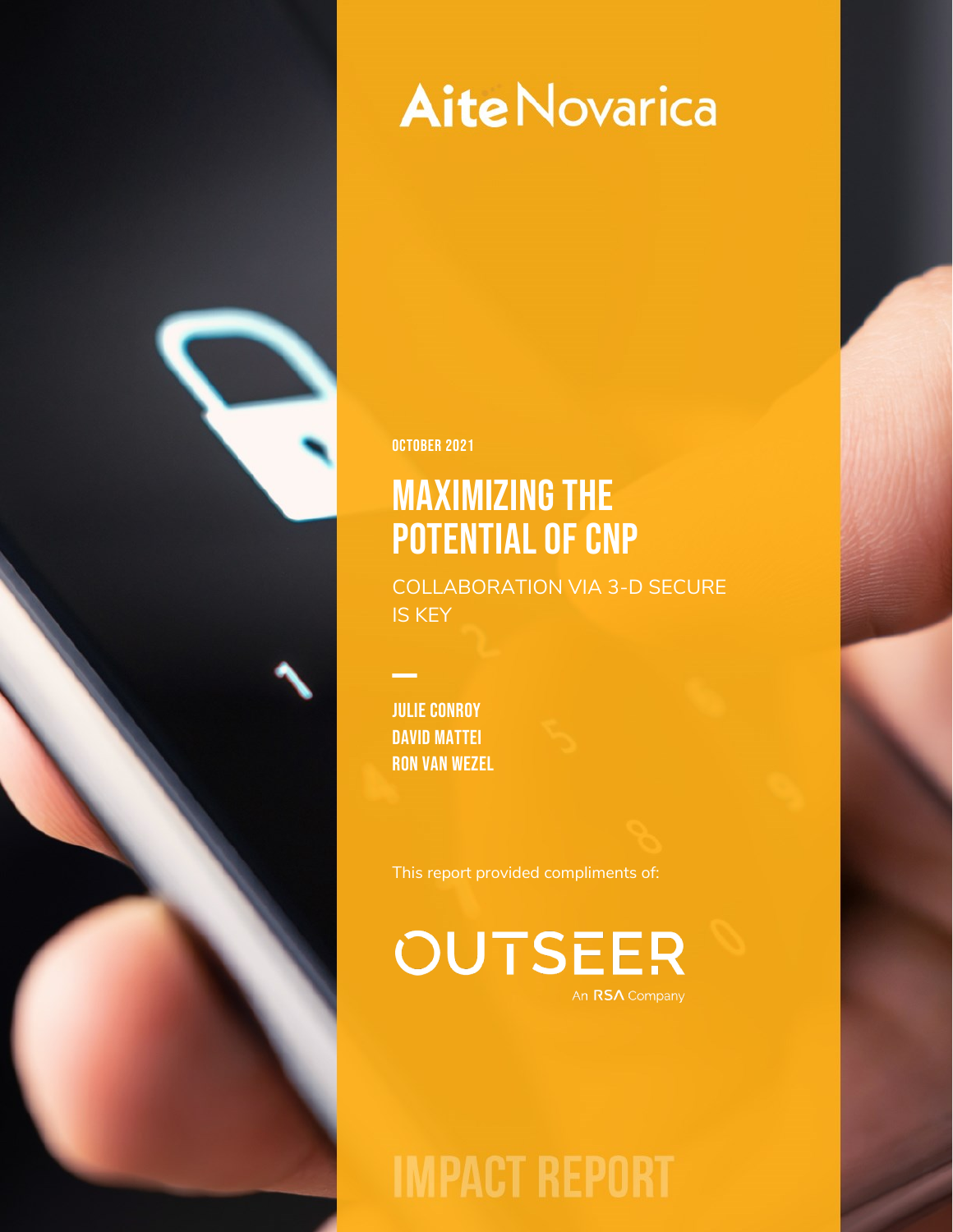## Table of Contents

| UNIVERSAL ADOPTION IS A CRITICAL FACTOR 22 |
|--------------------------------------------|
|                                            |
|                                            |
|                                            |
|                                            |
| 3DS TRANSACTIONS HAVE HIGHER AUTHORIZATION |
|                                            |
| RELATED AITE-NOVARICA GROUP RESEARCH39     |
|                                            |
|                                            |
|                                            |

### List of Figures

| FIGURE 1: ANNUAL TURNOVER OF PARTICIPATING            |  |
|-------------------------------------------------------|--|
|                                                       |  |
| FIGURE 2: CATEGORY OF GOODS SOLD BY PARTICIPATING     |  |
|                                                       |  |
| FIGURE 3: U.S. CNP FRAUD LOSSES, 2018 TO E2023  9     |  |
| FIGURE 4: NON-U.S. CNP FRAUD LOSSES, 2018 TO E2023 10 |  |

#### **IMPACT REPORT**

#### OCTOBER 2021

### Maximizing the POTENTIAL OF CNP

COLLABORATION VIA 3-D SECURE IS KEY

### Julie Conroy David Mattei Ron van Wezel

 $\frac{1}{2}$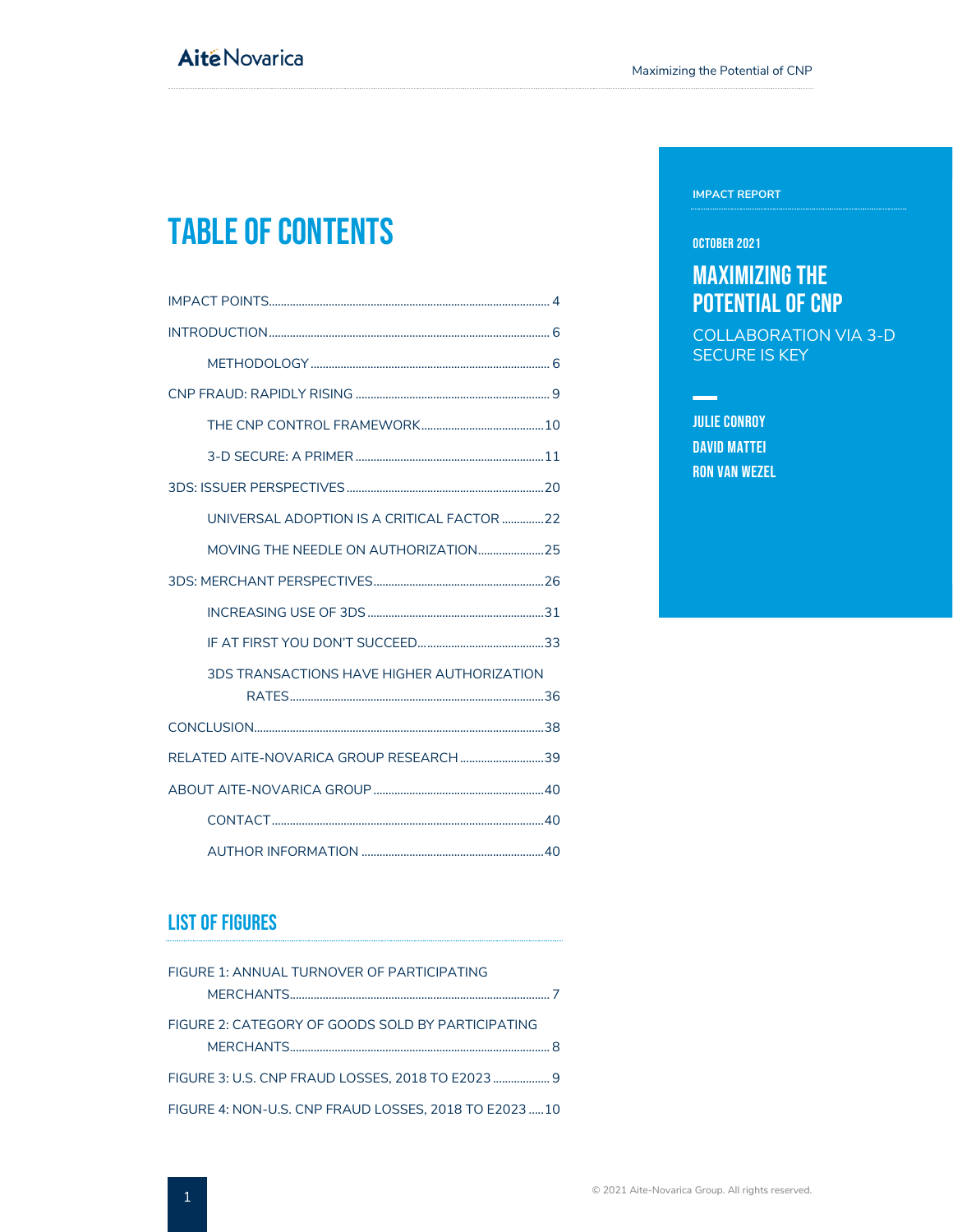| FIGURE 5: DIFFERENCES BETWEEN 3DS1 AND 3DS2 12                                              |
|---------------------------------------------------------------------------------------------|
| FIGURE 6: EFFECTIVENESS OF 3DS RELATIVE TO OTHER CNP                                        |
| FIGURE 7: STEPPED-UP AUTHENTICATION CAPABILITIES 22                                         |
| FIGURE 8: ABILITY TO SEND 3DS AUTHENTICATION<br>DATA/RESULTS TO THE AUTHORIZATION SYSTEM25  |
| FIGURE 9: MERCHANTS' FRAUD MITIGATION STRATEGIES 26                                         |
| FIGURE 10: MERCHANTS' CNP FRAUD MITIGATION TOOLS27                                          |
|                                                                                             |
| FIGURE 12: REASONS WHY MERCHANTS DO NOT USE 3DS29                                           |
| FIGURE 13: PLANNED SUPPORT FOR 3DS AMONG                                                    |
| FIGURE 14: VERSION OF 3DS IN USE BY MERCHANTS 30                                            |
|                                                                                             |
| FIGURE 16: MERCHANTS' PROJECTED USE OF 3DS 32                                               |
| FIGURE 17: DRIVERS OF INCREASED 3DS USAGE 32                                                |
| FIGURE 18: SUBMISSION OF 3DS DECLINES FOR                                                   |
| FIGURE 19: REASONS FOR SUBMISSION OF 3DS DECLINES                                           |
| FIGURE 20: REASONS FOR SUBMISSION OF 3DS DECLINES                                           |
| FIGURE 21: EXTENT TO WHICH TRANSACTIONS WITH 3DS<br>DECLINES ARE AUTHORIZED BY THE ISSUER36 |
| FIGURE 22: AUTHORIZATION APPROVAL RATE FOR NON-3DS                                          |
| FIGURE 23: AUTHORIZATION APPROVAL RATE FOR 3DS                                              |

### List of Tables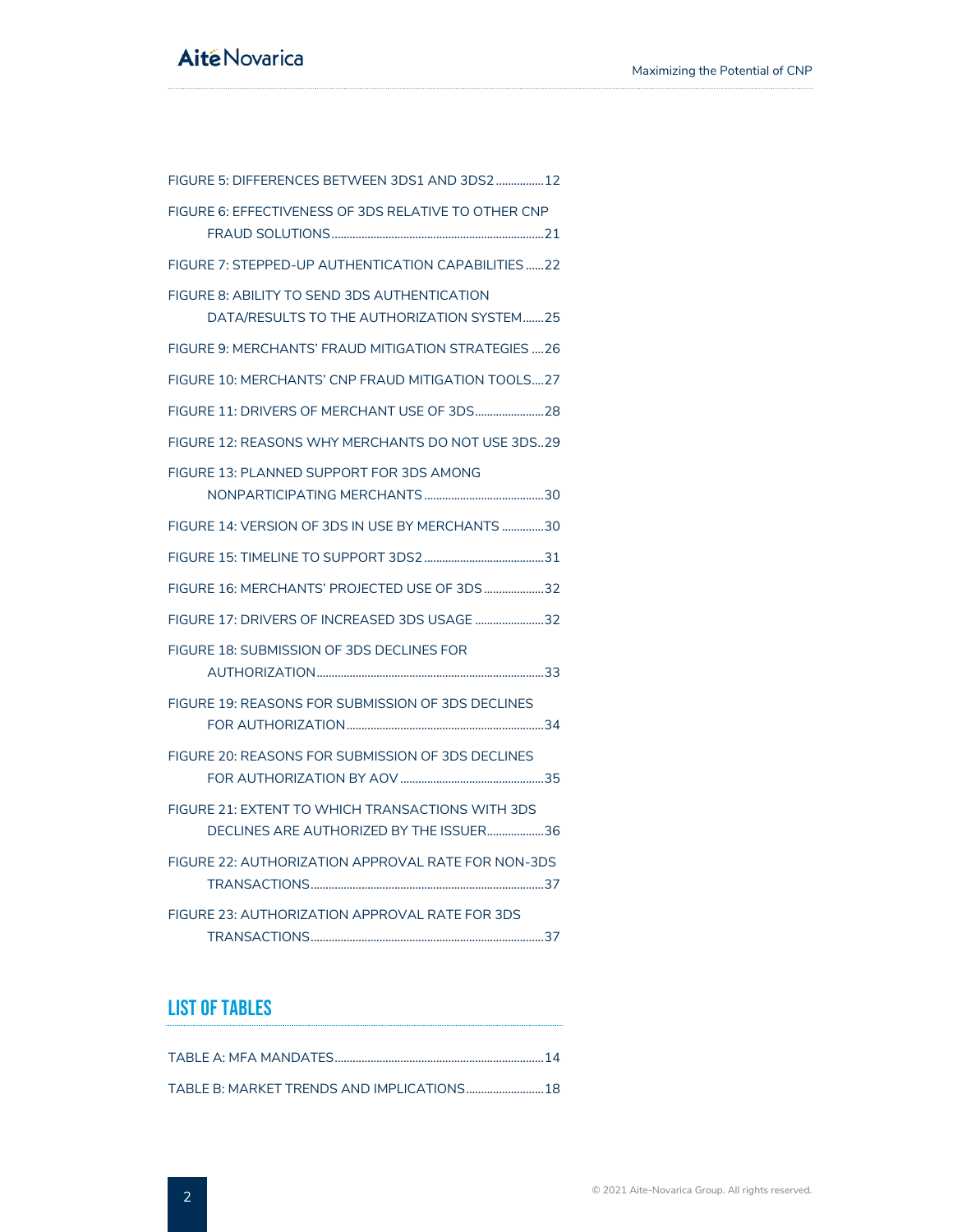| TABLE D: PERCENTAGE OF CNP PROTECTED BY 3DS BY   |    |
|--------------------------------------------------|----|
|                                                  | つっ |
| TABLE F: PERCENTAGE OF 3DS TRANSACTIONS INVOKING |    |
|                                                  |    |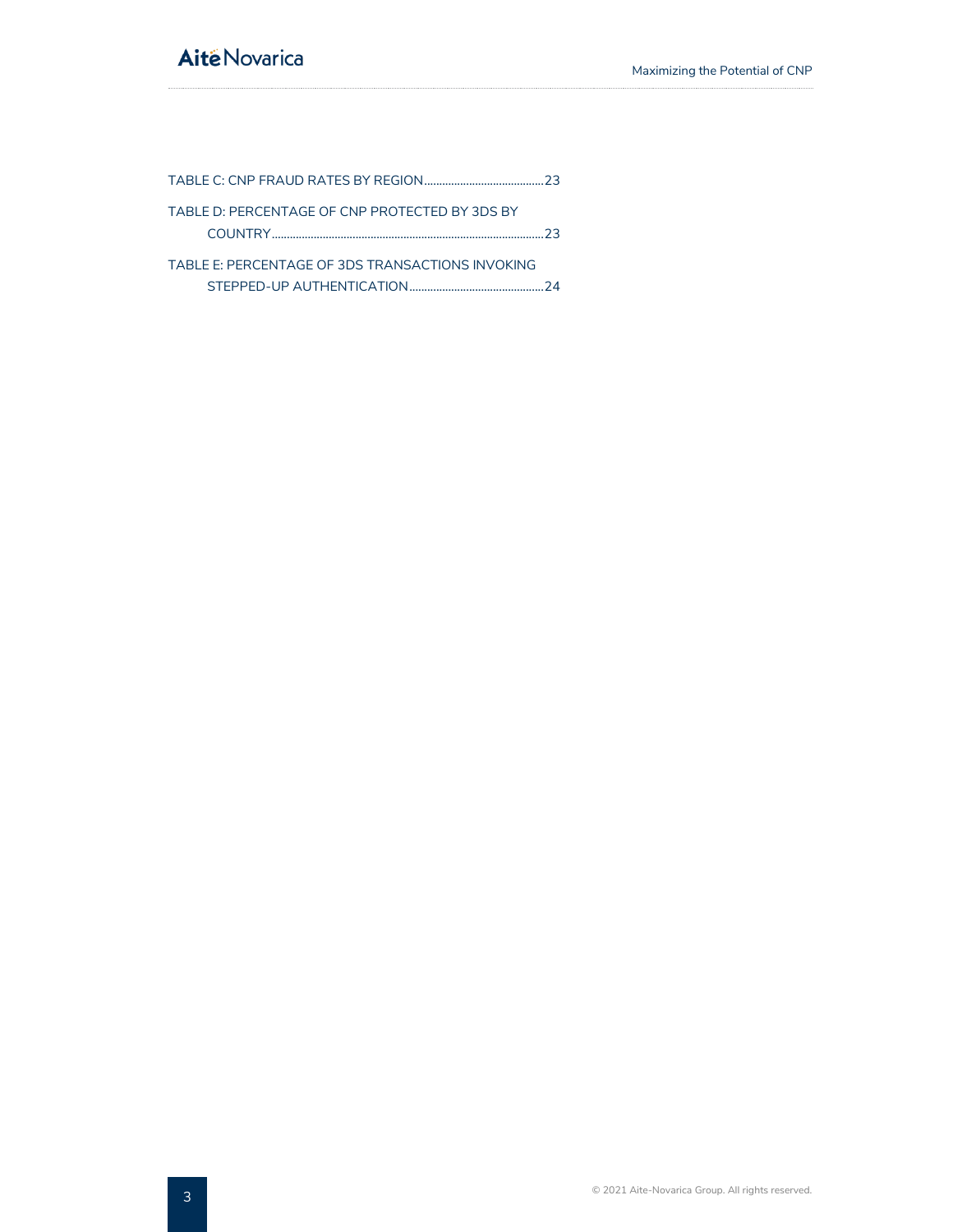## <span id="page-4-0"></span>Impact Points

- As the global card payment ecosystem evolved over the past 20 years to protect card-present payment transactions with chip cards, card-not-present (CNP) transactions have seen a significant increase in fraud as fraudsters shifted their attack strategies. As a result, merchants, issuers, payments networks, and governments across the globe are looking for ways to stem the rising tide of CNP fraud. A key tool in their arsenals is 3-D Secure (3DS).
- In this research, sponsored by Outseer, an RSA company, Aite-Novarica Group interviewed 34 large issuers and issuing processors in North America, Europe, and the Asia-Pacific, and deployed a quantitative survey of 756 midsize and large e-commerce merchants in those same geographic regions during Q2 and Q3 2021.
- The U.S. has seen a steady rise in CNP fraud losses, which now represent the vast majority of card fraud. Aite-Novarica Group estimates U.S. CNP fraud losses will total a whopping US\$7.9 billion by the end of 2021, while the global impact of CNP fraud will be US\$15.3 billion.
- In regions like the EU, India, and Australia, where either governmental or payment network mandates for multifactor authentication (MFA) are in effect, the stronger security has been a very effective deterrent to fraud. The widespread requirement for strong customer authentication (SCA) in the EU is already showing its ability to deter CNP fraud. Just as when countries across the globe upgraded to EMV and the fraud attacks migrated to those countries wherein chip cards had not yet been deployed, fraudsters will follow a similar pattern in the CNP environment.
- Overall, 82% of issuers and processors interviewed said that 3DS is as effective or more effective for fraud detection when compared to other fraud solutions. Issuers' perspectives regarding the effectiveness of 3DS relative to other CNP fraud mitigation techniques vary widely based on geography. In Europe and parts of the Asia-Pacific wherein MFA for CNP transactions is mandated, 100% of issuers view it as effective or highly effective. In North America, where there is no 3-D Secure mandate, the effectiveness is not viewed as favorably. The disparity largely lies in the fact that in countries where MFA for CNP transactions is not mandated, many merchants cherry-pick the transactions they send via 3DS, sending primarily their highest-risk transactions.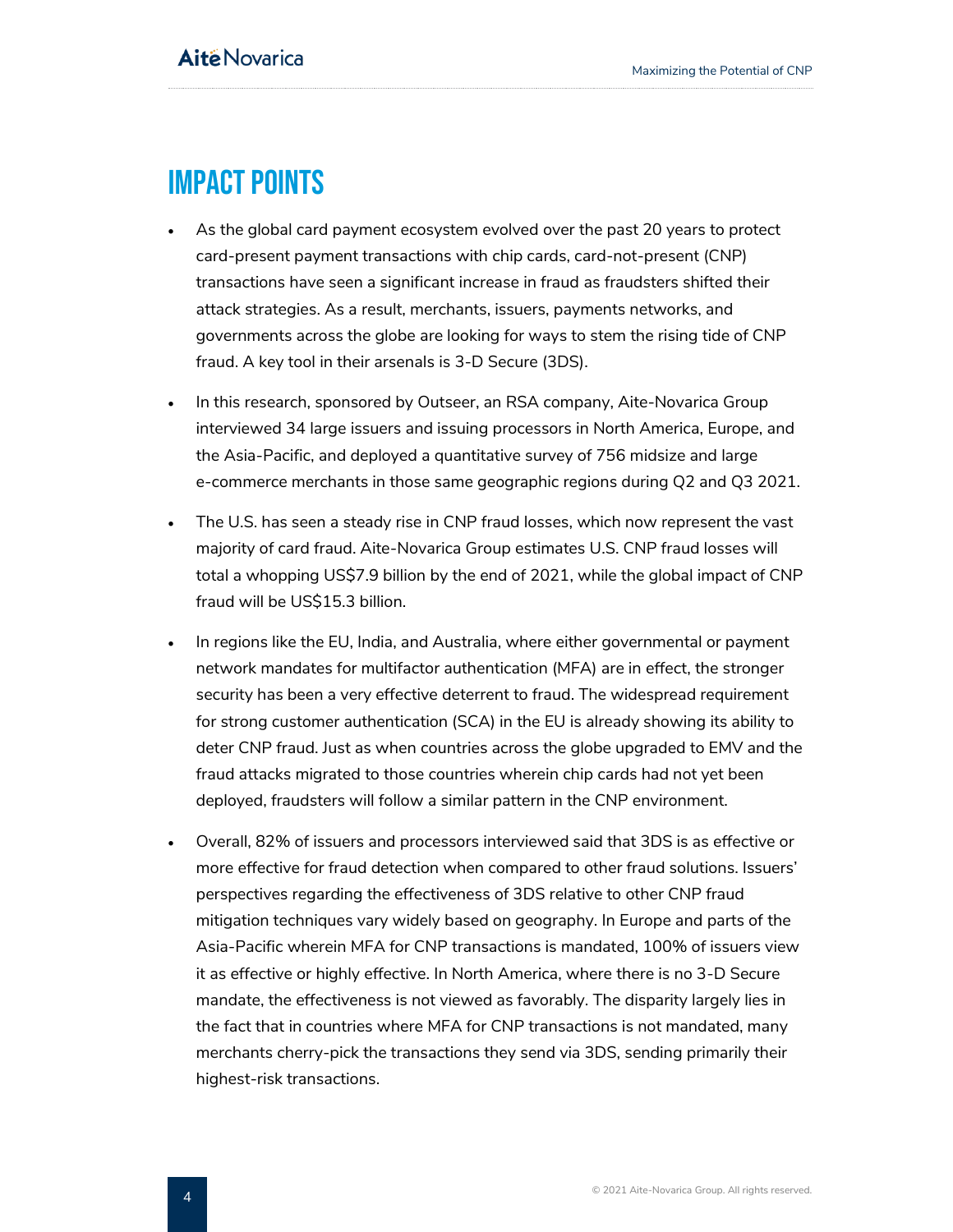- One of the clear findings of the research is the critical importance of having the vast majority of the card payment ecosystem participating in 3DS. A rising tide carries all boats, and benefits accrue to all participants when there is widespread participation. In those regions such as the EU where there is widespread participation from issuers and merchants alike, net CNP fraud is at a very manageable 7 basis points (bps). Non-3DS net card fraud in Europe is around 12 bps, while net 3DS CNP fraud is around 4 bps. By contrast, net CNP card fraud in the U.S. market averages 17 bps among the issuers and processors interviewed, while net fraud on fully authenticated 3DS transactions averages 63 bps. This underscores the importance of creating an ecosystem of full participation by both issuers and merchants not only to more effectively tackle the fraud but also to enable robust data sharing to help improve authorizations and reduce false declines.
- One of the primary drivers for merchants to use 3DS is the desire to improve CNP authorization rates. 3DS is successful in achieving this promise. 3DS transactions see higher authorizations across all noted regions:
	- **North America:** Fifty-three percent of merchants report authorization approval rates of 85% or higher for non-3DS transactions, while 62% of merchants see authorization approval rates of 85% or higher for transactions that ride the 3DS rails.
	- **Europe:** Forty-one percent of European merchants report authorization rates of 85% or greater for non-3DS transactions, while 77% of merchants see 3DS transactions with authorization rates of 85% or more.
	- **Asia-Pacific:** Forty-five percent of merchants in Australia, India, and Japan see authorization rates of 85% or greater for non-3DS transactions, while 66% of merchants see authorization rates of 85% or more for 3DS transactions.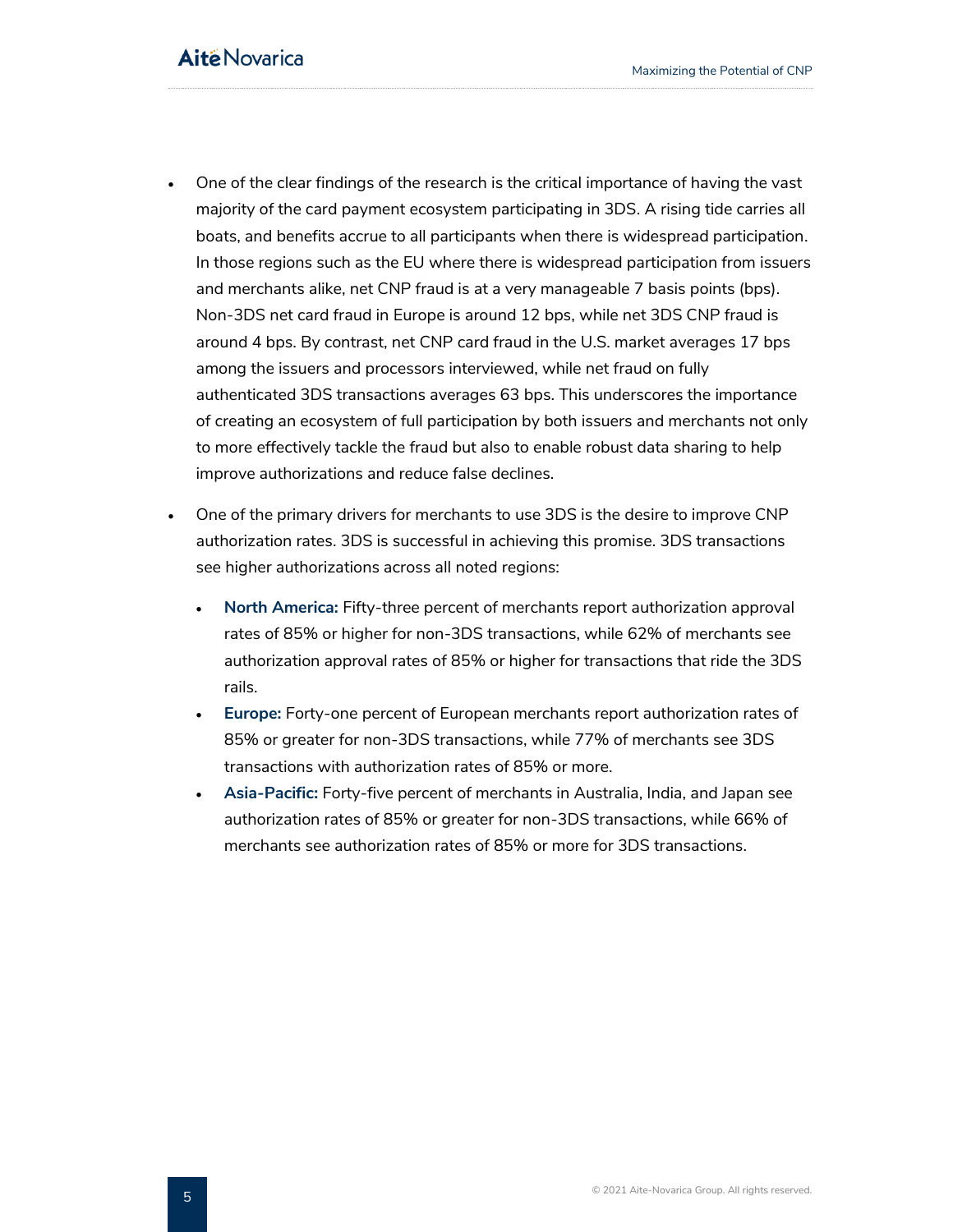## <span id="page-6-0"></span>**INTRODUCTION**

CNP transaction volume has been steadily growing at double-digit rates for years, as an increasingly digital-first customer base gravitates toward online and mobile channels. The global COVID-19 pandemic only accelerated this trend, with CNP transaction volume increasing 25% to 30% from 2019 to 2020 as a result of the pandemic.

Good customers are not the only ones who have recognized the ease and convenience of digital channels. Even prior to the pandemic, fraudsters focused heavily on CNP transactions as an easy avenue for fraud attacks. As the global card payment ecosystem evolved to protect card-present payment transactions with chip cards, CNP transactions have seen a significant increase in fraud attacks.

As a result, merchants, issuers, payments networks, and governments across the globe are looking for ways to stem the rising tide of CNP fraud. A key tool in their arsenals is 3DS. While 3DS version 1 (3DS1) had a rough initial launch in the early 2000s, the subsequent improvements and iterations have resulted in this protocol becoming the cornerstone of CNP risk mitigation for issuers and merchants around the globe.

This Impact Report delves deeply into large issuers' and merchants' strategies with regard to 3DS and CNP fraud, and examines the successes as well as the opportunities for future improvement and evolution.

### <span id="page-6-1"></span>Methodology

For this research, sponsored by Outseer, an RSA company, Aite-Novarica Group interviewed 34 large issuers and issuing processors in North America, Europe, and the Asia-Pacific, and deployed a quantitative survey of 756 executives responsible for ecommerce payments or loss prevention strategies at midsize and large e-commerce merchants. The quantitative survey was conducted in the same geographic regions during Q2 and Q3 2021. The geographic distribution and interview composition on the issuing side is as follows:

- **North America:** Eleven issuers and two issuing processors in the U.S. and Canada
- **Europe:** Twelve issuers and three issuing processors in the U.K., Italy, Turkey, France, Spain, and Germany
- **Asia-Pacific:** Six issuers in Australia, India, and Japan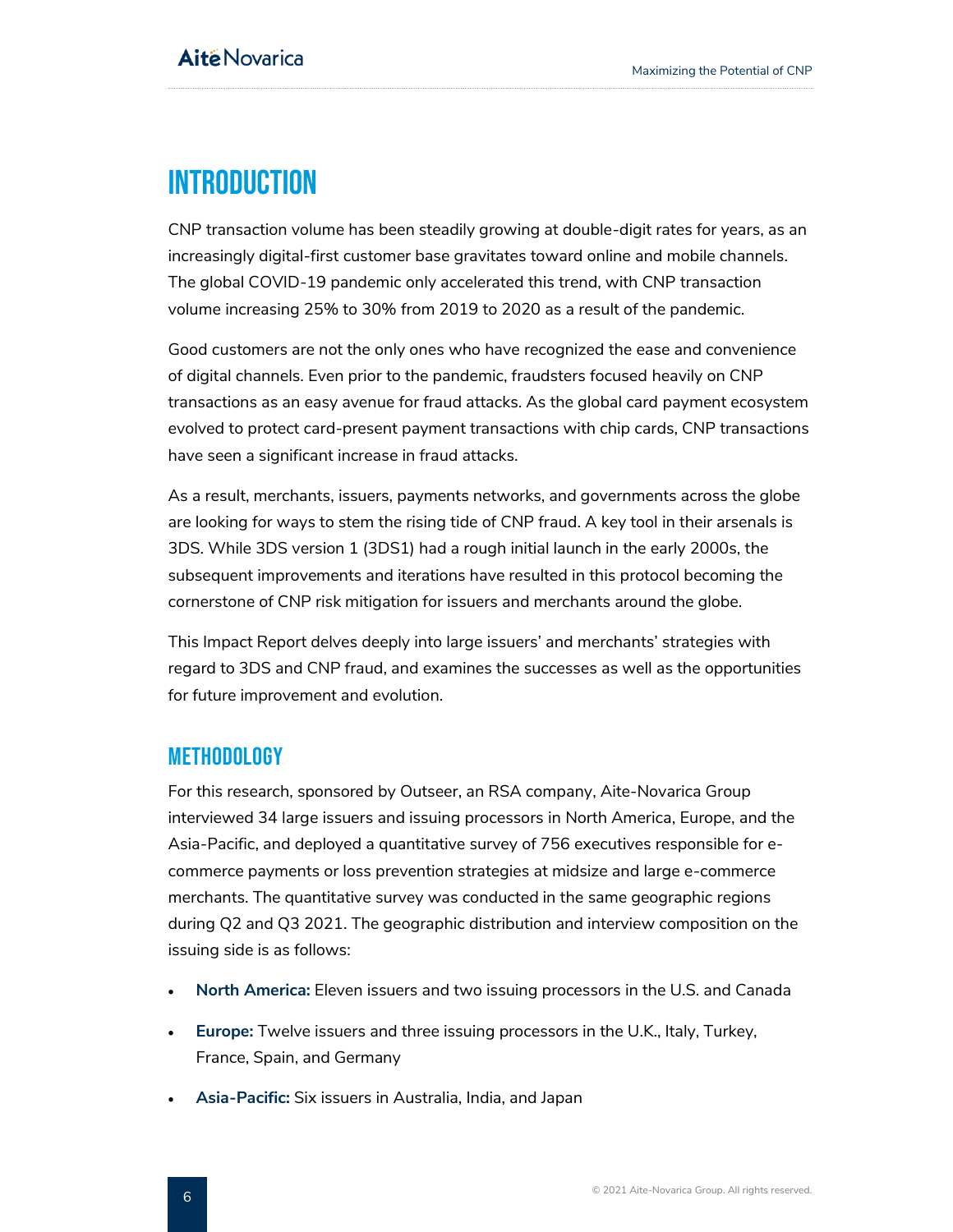The merchant survey population was equally distributed across the three geographic regions. The size of merchants by annual turnover is shown in [Figure 1,](#page-7-0) and the categories of goods that these merchants sell are shown in Figure 2. The data for the full merchant sample has a margin of error of 4 points at the 95% level of confidence; statistical tests of significance were conducted at the 95% level of confidence.



#### <span id="page-7-0"></span>**FIGURE 1: ANNUAL TURNOVER OF PARTICIPATING MERCHANTS**

Source: Aite-Novarica Group survey of 756 midsize and large e-commerce merchants, Q3 2021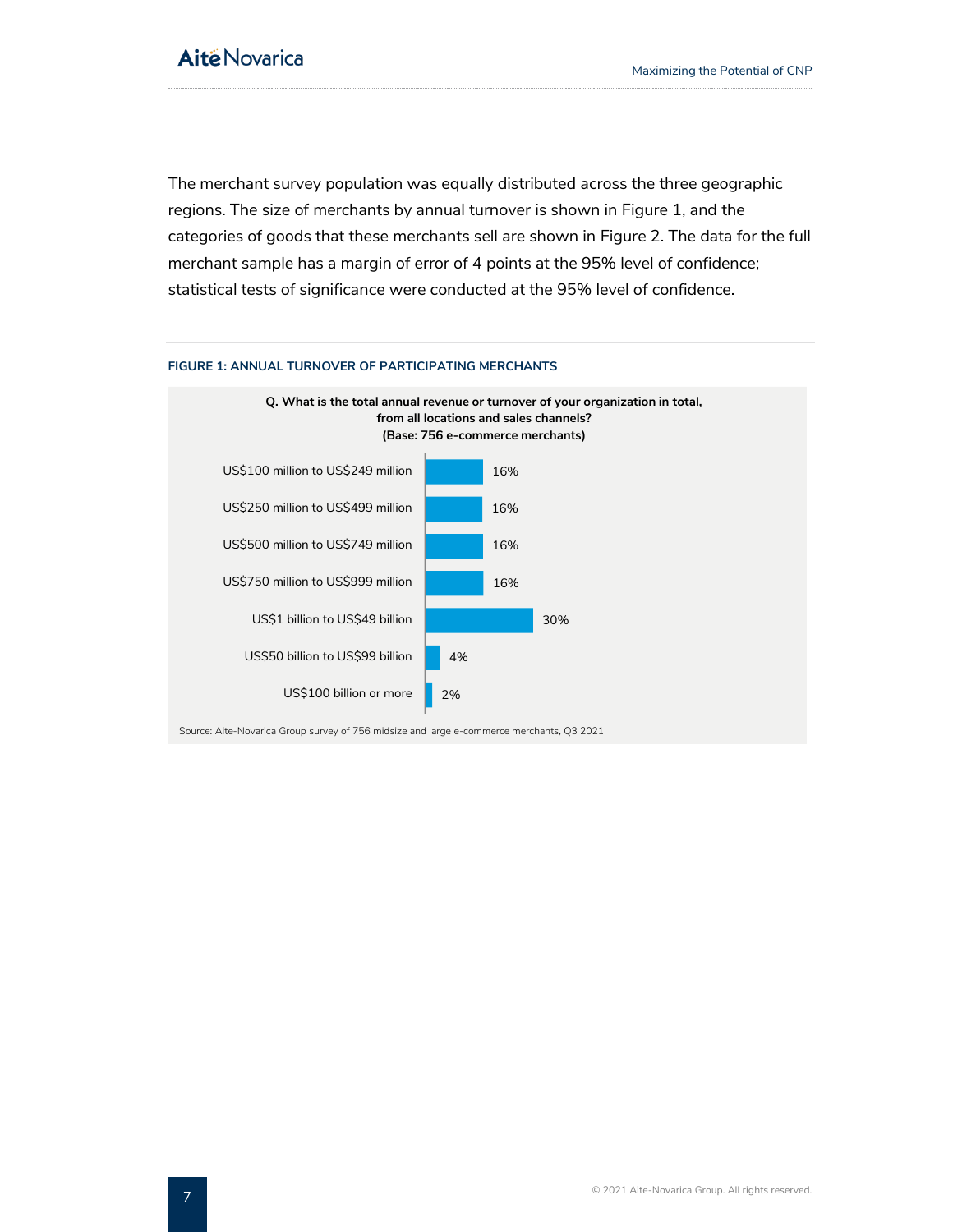

### <span id="page-8-0"></span>**FIGURE 2: CATEGORY OF GOODS SOLD BY PARTICIPATING MERCHANTS**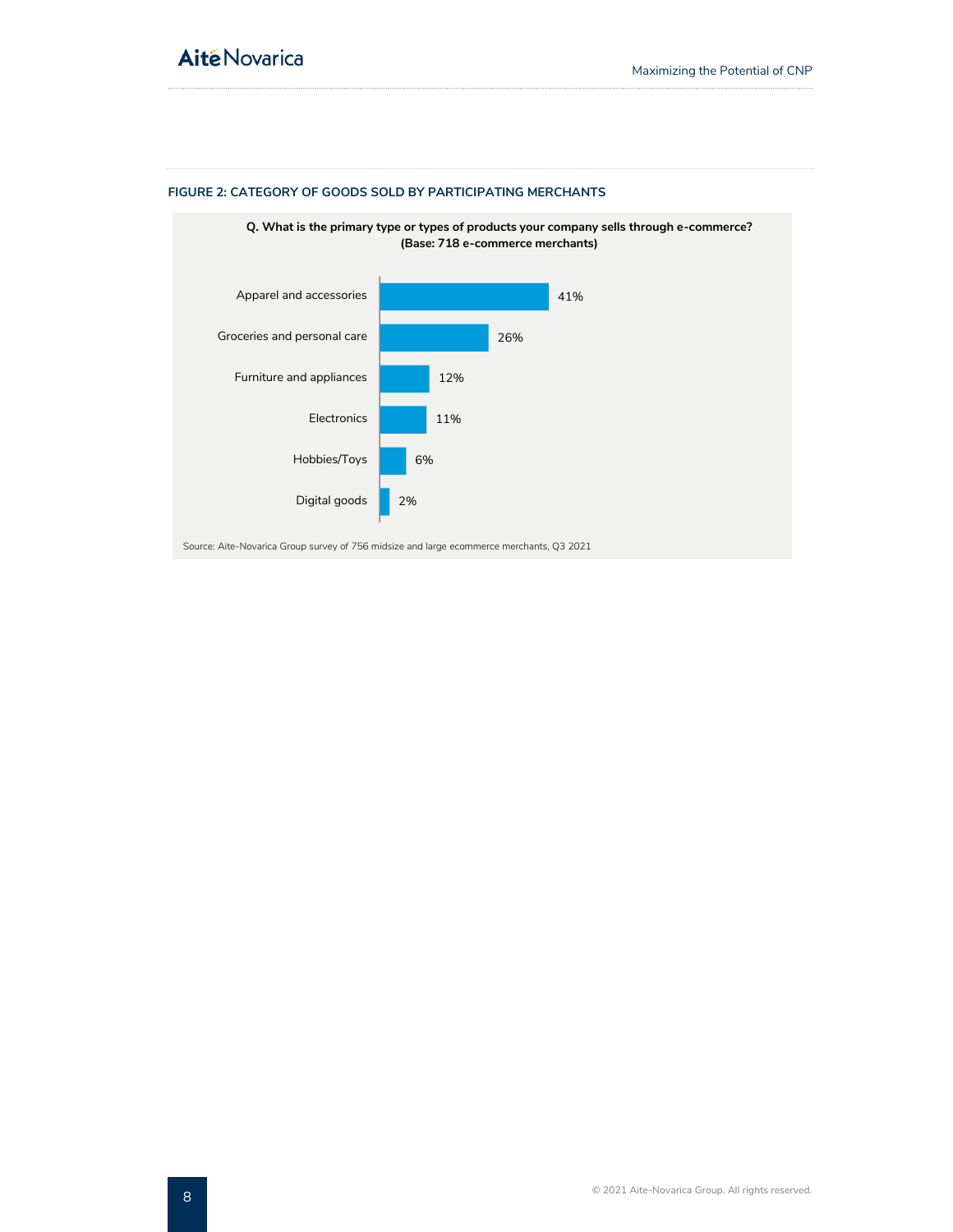## <span id="page-9-0"></span>CNP Fraud: Rapidly Rising

CNP fraud has long been a pain point for merchants and financial institutions (FIs). Organized crime rings use breached data to perpetrate a variety of attacks, often assisted by sophisticated automation tools that facilitate speed and scale. Opportunistic fraudsters are also active with friendly fraud, which has also been steadily rising for years. In the U.S., the result has been a steady rise in CNP fraud losses, which now represent the vast majority of card fraud in the U.S. Aite-Novarica Group estimates U.S. CNP fraud losses will total a whopping US\$7.9 billion by the end of 2021 (Figure 3).



#### <span id="page-9-1"></span>**FIGURE 3: U.S. CNP FRAUD LOSSES, 2018 TO E2023**

Source: Aite-Novarica Group, October 2021

Not every geography is seeing the same steady rise of CNP fraud as the U.S., however. In regions like the EU, India, and Australia, where either governmental or payment network mandates for MFA are in effect, the stronger security has been a very effective deterrent to fraud. As shown in Figure 4, the widespread requirement for SCA in the EU is already showing its ability to deter CNP fraud. Just as when countries across the globe upgraded to EMV and the fraud attacks migrated to those countries in which chip cards had not yet been deployed, fraudsters will follow a similar pattern in the CNP environment.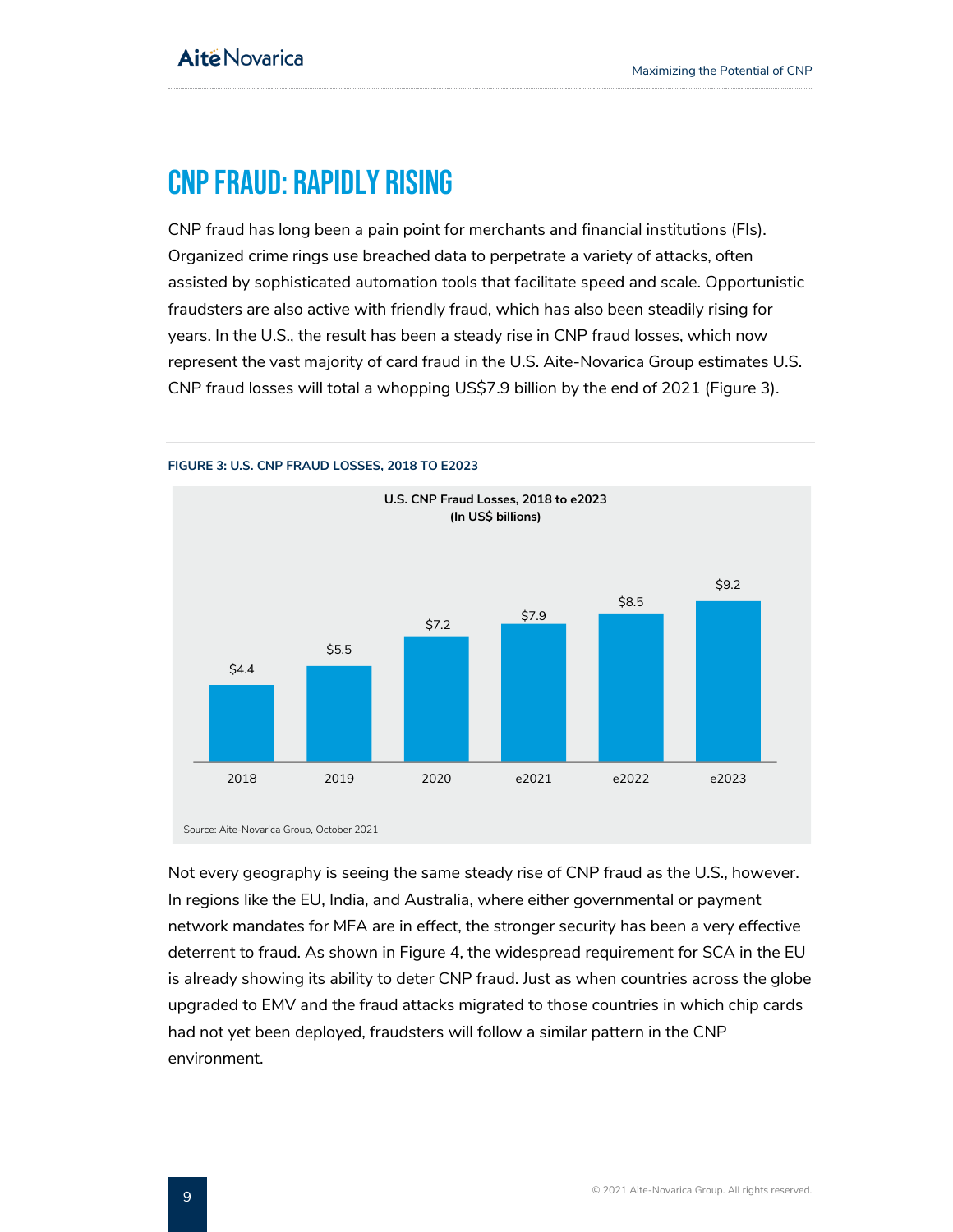

#### <span id="page-10-1"></span>**FIGURE 4: NON-U.S. CNP FRAUD LOSSES, 2018 TO E2023**

### <span id="page-10-0"></span>The CNP Control Framework

The layered approach to fraud mitigation has long been a best practice, and CNP fraud is no exception. There is no silver bullet when it comes to fighting fraud, and issuers and merchants use a variety of tools.

#### **Issuers**

Issuers are at a bit of a disadvantage when it comes to combating CNP fraud, since they get very little in the way of contextual data coming through the authorization message. Many of the issuers interviewed use some combination of scoring models provided by their authorization system, homegrown fraud models, rules, and scores provided by the payment networks to detect anomalous activity. Their primary method of detecting CNP fraud is whether the transaction is in pattern or out of pattern with prior spending behaviors.

The beauty and the promise of 3DS2 is that it gives issuers much more to work with, within the contextual data set, to the extent that merchants send the data. With the enhanced data that gives context regarding the device attributes, the longevity of the merchant's relationship with the client, the email address of the user, and the type of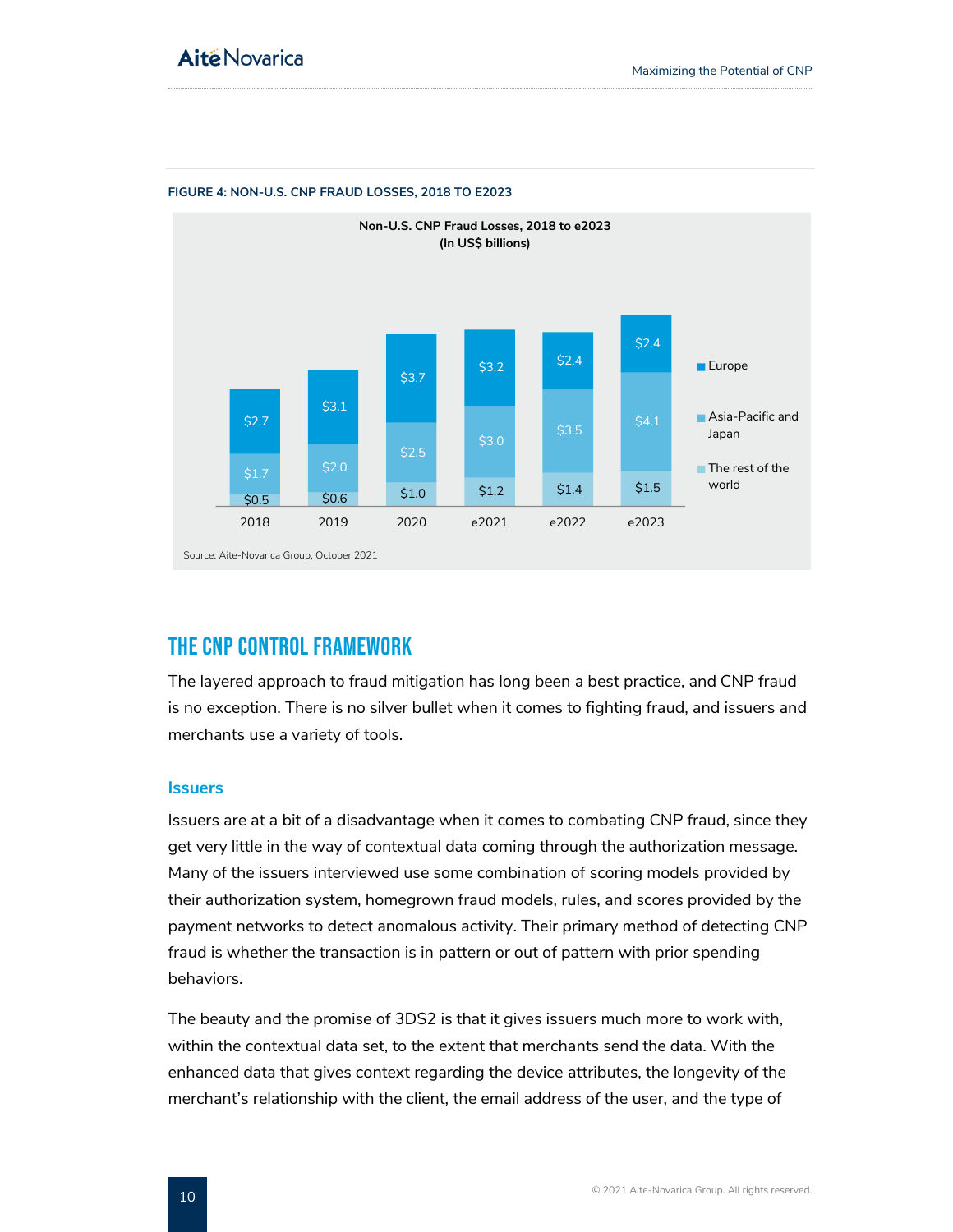goods/services purchased, issuers have the opportunity to make a much more informed decision about both authentication and authorization.

### **Merchants**

Merchants have much more data at their disposal when risk-assessing CNP transactions, given they have the vast amount of digital metadata available as well as internal knowledge of their history (or lack thereof) with the customer. Device fingerprinting, email tenure and reputation, behavioral analytics, and internal hot files represent the first steps in customer risk assessment for many merchants, although some merchants in geographies where 3DS is mandated have found that they can pare back some of these tools and rely more heavily on 3DS.

### <span id="page-11-0"></span>3-D Secure: A Primer

3DS is a protocol that enables issuers to perform additional risk assessment at the time of an e-commerce transaction and prompt the customer for additional authentication if the transaction appears risky. 3DS is a common communication protocol across the card networks, which have separately branded programs and rules structures—for example, Visa Secure (formerly known as Verified by Visa), Mastercard Identity Check (formerly known as SecureCode), American Express SafeKey, Discover ProtectBuy, and JCB J/Secure. 1

In its initial incarnation in the early 2000s, 3DS was viewed by many merchants and issuers as an obstacle to sales rather than as a fraud prevention solution due to its user experience. Over time, the card networks and enabling vendors made substantial changes to improve the user experience, which in 2016 culminated in the development of a new and enhanced specification, 3-D Secure 2 (also known as EMV 3-D Secure or 3DS2). The key differences between 3DS1 and 3DS2 are summarized in Figure 5.

<sup>1.</sup> The name 3DS refers to the three domains that add the additional layer of data transfer and security, including the acquirer/merchant domain, the issuer domain, and the interoperability domain, which facilitates the communication.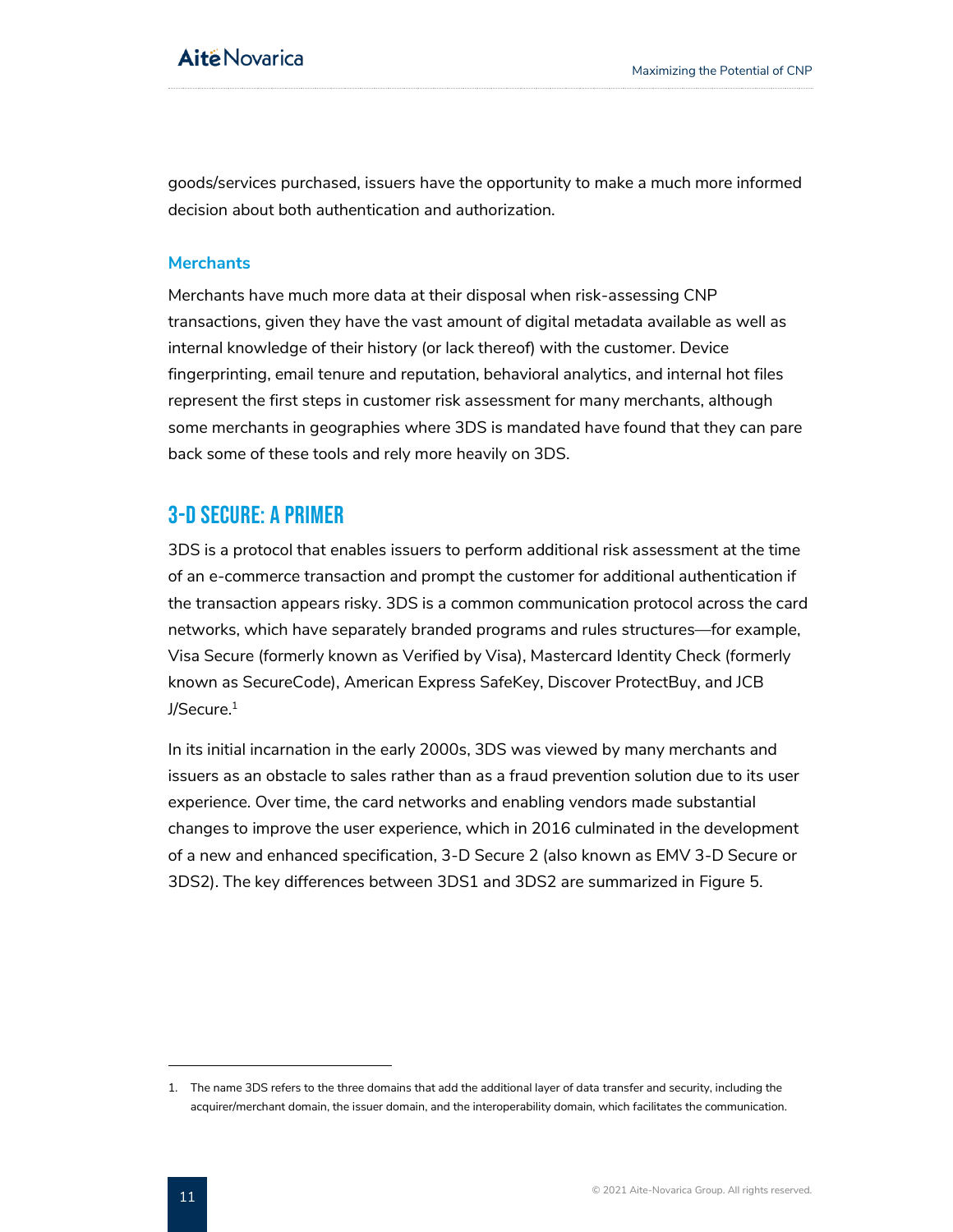

#### <span id="page-12-0"></span>**FIGURE 5: DIFFERENCES BETWEEN 3DS1 AND 3DS2**

Source: Aite-Novarica Group

3DS2 contains the following enhancements:

- **Sophisticated authenticators:** Not only are static passwords ineffective and often compromised, but they're also not particularly user-friendly. This can lead to high rates of transaction abandonment and loss of revenue. 3DS2 moves the protocol from static passwords to more robust authenticators, such as biometrics and onetime passwords (OTPs).
- **Mobile-enabled:** The smartphone had not yet been invented when the first version of 3DS was released, so the original protocol was entirely browser-based. 3DS2 is capable of seamlessly integrating with mobile apps as well as browser-based environments.
- **No enrollment required:** 3DS2 eliminates the requirement for consumers to actively enroll. Many of the vendors' risk-based authentication access control server solutions had already introduced this enhancement, so it was available to many issuers on 3DS1. But going forward, it has been formalized within the protocol.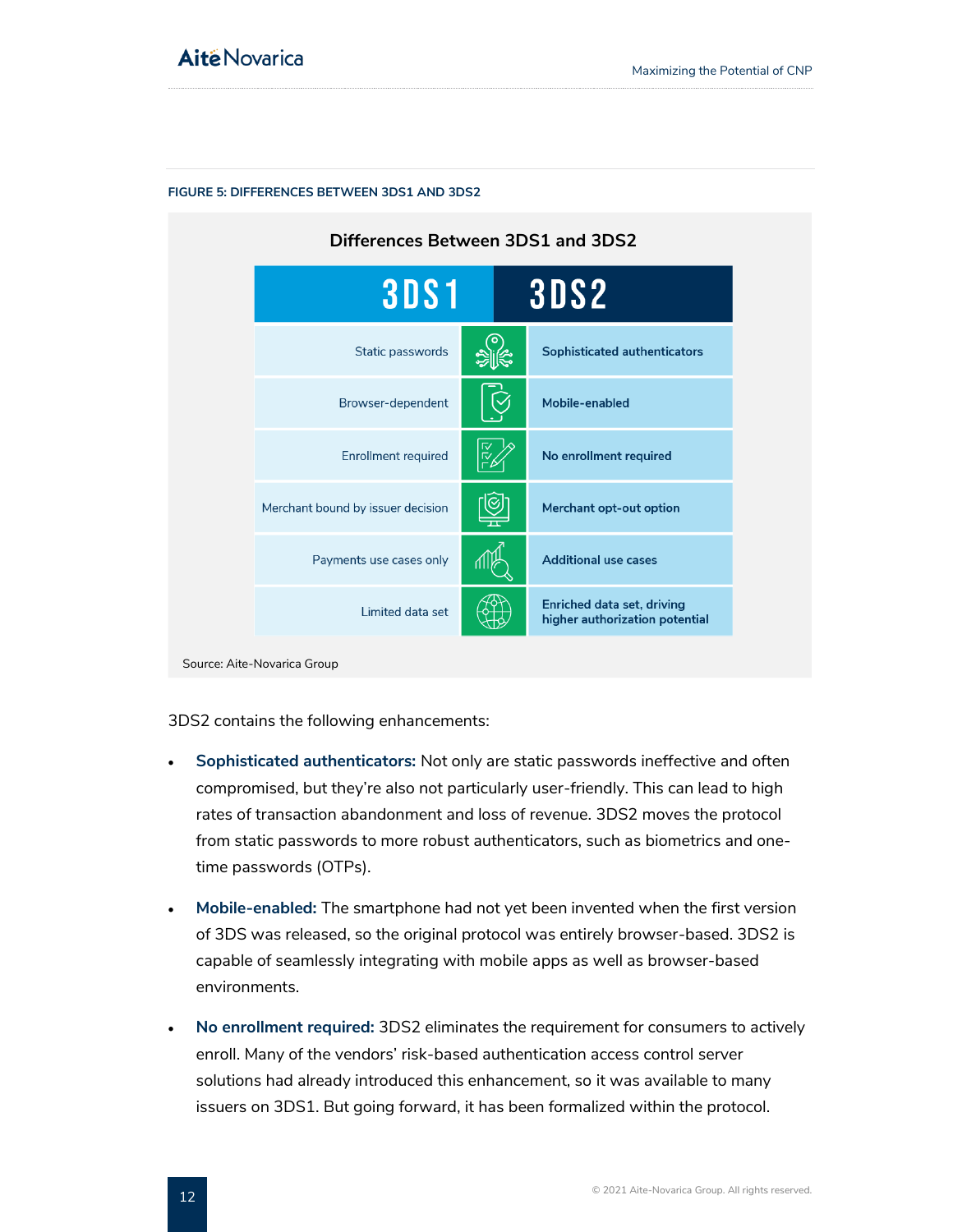- **Merchant opt-out option:** Many merchants would like the ability to turn on 3DS in nonchallenge mode so they can feed those results into their own risk models and use that to inform their own approve/decline decisions (understanding that they wouldn't benefit from the liability shift). 3DS2 provides this ability.
- **Additional use cases:** While 3DS1 was designed around the payment transaction, 3DS2 supports additional use cases, such as account updates, verification, and token provisioning.
- **Enriched data set:** The 3DS1 protocol supported the transfer of 15 data elements. The 3DS2 data set has significantly expanded, with more than 150 data elements some of which are required while others are optional or conditional. The enriched data set has the potential to provide a significant performance boost. The current CNP decisioning environment for issuers and merchants is akin to two people dividing a box of puzzle pieces and separately trying to put together the puzzle. Merchants have valuable data about the customer's behavior but currently have no way to share those insights to help inform the issuer's authorization and authentication decisions. 3DS2 provides the mechanism for merchants to share this data with issuers in order to reduce false declines and increase authorization rates, while also better detecting fraud and ensuring friction is minimized in order to maintain a positive customer experience.

### **Regulatory Compliance**

In response to rising fraud, many countries either have already mandated or are in the process of mandating MFA for CNP transactions. 3DS2 provides compliance with the majority of these mandates, as described in [Table A.](#page-14-0)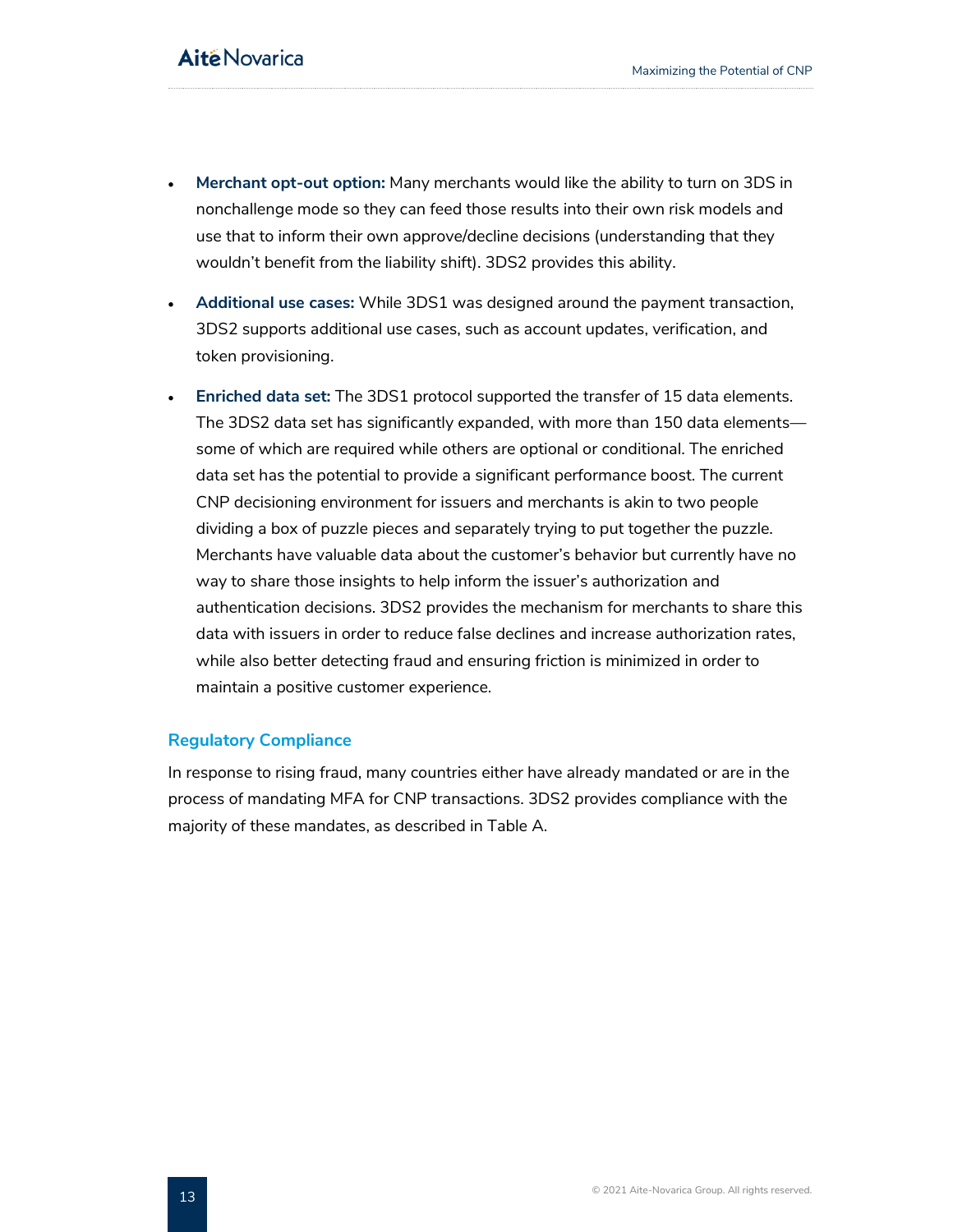### <span id="page-14-0"></span>**TABLE A: MFA MANDATES**

| <b>COUNTRY/</b><br><b>REGION</b> | <b>MANDATING</b><br><b>ENTITIES</b> | <b>DESCRIPTION</b>                                                                                                                                                                                                                                                                                                                                                                                                                                                                                                                                                                                                                                                                                                                                                                                                                                                                                                                                                                                                                                                                                                                                                                                                                                                                                |
|----------------------------------|-------------------------------------|---------------------------------------------------------------------------------------------------------------------------------------------------------------------------------------------------------------------------------------------------------------------------------------------------------------------------------------------------------------------------------------------------------------------------------------------------------------------------------------------------------------------------------------------------------------------------------------------------------------------------------------------------------------------------------------------------------------------------------------------------------------------------------------------------------------------------------------------------------------------------------------------------------------------------------------------------------------------------------------------------------------------------------------------------------------------------------------------------------------------------------------------------------------------------------------------------------------------------------------------------------------------------------------------------|
| <b>Global</b>                    | Visa and<br>Mastercard              | Effective October 16, 2021, Visa will continue to support 3DS 1.0.2<br>transaction processing, including the 3DS 1.0.2 Directory Server<br>(DS), but will stop support of 3DS 1.0.2 Attempts Server for<br>nonparticipating issuers. If an issuer continues to support 3DS 1.0.2<br>after October 15, 2021, it will be able to respond to merchants with<br>a fully authenticated response and Cardholder Authentication<br>Verification Value, and merchants will obtain fraud liability<br>protection. These transactions will be blocked from fraud-related<br>disputes in Visa Resolve Online. Issuers wishing to stop support of<br>3DS 1.0.2 must request that their bank identification number (BIN)<br>ranges be removed from the Visa Secure DS. <sup>2</sup><br>Effective October 15, 2022, Visa and Mastercard will discontinue<br>support for 3DS 1.0.2 altogether.                                                                                                                                                                                                                                                                                                                                                                                                                   |
| Australia                        | Visa                                | Merchants must process an e-commerce transaction using Visa<br>Secure if it is assigned any of the following merchant category<br>codes (MCCs): 4722 (travel agencies and tour operators), 4816<br>(computer network/information services), 4829 (wire transfer<br>money orders), 5085 (industrial supplies), 5311 (department stores),<br>5399 (miscellaneous general merchandise), 5411 (grocery stores<br>and supermarkets), 5661 (shoe stores), 5691 (men's and women's<br>clothing stores), 5699 (miscellaneous apparel and accessory shops),<br>5722 (household appliance stores), 5732 (electronics stores), 5733<br>(music stores—musical instruments, pianos, and sheet music), 5734<br>(computer software stores), 5912 (drug stores and pharmacies),<br>5943 (stationery stores, office and school supply stores), 5944<br>(jewelry stores, watches, clocks, and silverware stores), 5999<br>(miscellaneous and specialty retail stores), 6211 (security<br>brokers/dealers), 7011 (lodging-hotels, motels, resorts, central<br>reservation services), 7832 (motion picture theaters), 7995 (betting,<br>including lottery tickets, casino gaming chips, off-track betting, and<br>wagers at race tracks), 8999 (professional services), or 9402 (postal<br>services-government only). |

<sup>2</sup> "Visa Business News," Visa, February 4, 2021, accessed October 5, 2021, https://usa.visa.com/dam/VCOM/global/supportlegal/documents/visa-will-discontinue-support-of-3d-secure.pdf.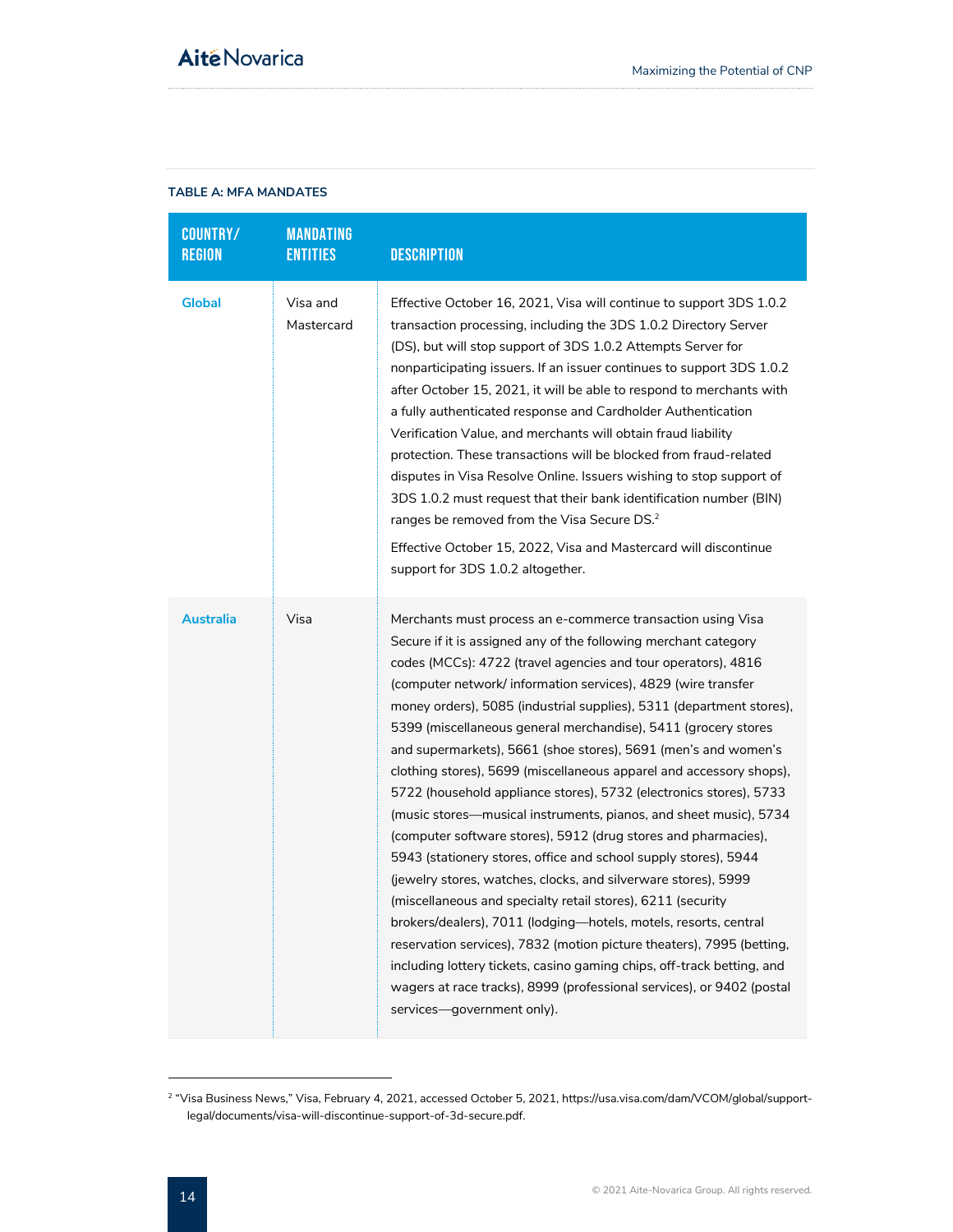| <b>COUNTRY/</b><br><b>REGION</b> | <b>MANDATING</b><br><b>ENTITIES</b> | <b>DESCRIPTION</b>                                                                                                                                                                                                                                                                                                                                                                                                                  |
|----------------------------------|-------------------------------------|-------------------------------------------------------------------------------------------------------------------------------------------------------------------------------------------------------------------------------------------------------------------------------------------------------------------------------------------------------------------------------------------------------------------------------------|
|                                  |                                     | If a merchant is not enrolled in Visa Secure and is identified by the<br>Visa Fraud Monitoring Program, it will be subject to the high-risk<br>MCC timeline, as outlined in the Visa Fraud Monitoring Program.                                                                                                                                                                                                                      |
|                                  | Mastercard                          | All transactions over US\$200 require 3DS.                                                                                                                                                                                                                                                                                                                                                                                          |
| <b>Bangladesh</b>                | Mastercard                          | All acquirers and merchants must support 3DS 2.0.                                                                                                                                                                                                                                                                                                                                                                                   |
| <b>Brazil</b>                    | Visa                                | Issuers must ensure that debit and electronic BINs participate in<br>Visa Secure.                                                                                                                                                                                                                                                                                                                                                   |
| Canada                           | Visa and<br>Mastercard              | Issuers must ensure that Visa debit category cards participate in<br>Visa Secure.                                                                                                                                                                                                                                                                                                                                                   |
| <b>China</b>                     | Visa                                | Issuers' Visa Secure program must use dynamic authentication.                                                                                                                                                                                                                                                                                                                                                                       |
| <b>Europe</b>                    | European<br>Commission              | The second Payment Services Directive (PSD2) mandates SCA to<br>be implemented for electronic transactions. Payment service<br>providers, which include banks, e-money providers, and payment<br>institutions, must apply SCA for all electronic payments initiated by<br>the payer (such as card payments and credit transfers) unless the<br>payment qualifies as low risk and falls within a set of specified<br>exemptions.     |
|                                  | Mastercard                          | 3DS is required for all online gaming transactions. On a staggered<br>basis (timelines coinciding with the PSD2 regulatory technical<br>standard effective dates), Mastercard will require European issuers,<br>acquirers, and merchants to support 3DS 2.0 on e-commerce<br>transactions. In select markets, issuers will also be required to<br>enable biometric authentication on mobile devices that support the<br>technology. |
|                                  | Visa                                | Issuers that submit secure e-commerce transactions must support<br>Visa Secure. Acquirers must ensure that all high brand-risk<br>merchants and high brand-risk sponsored merchants process e-<br>commerce transactions using a Visa-approved payment<br>authentication method.                                                                                                                                                     |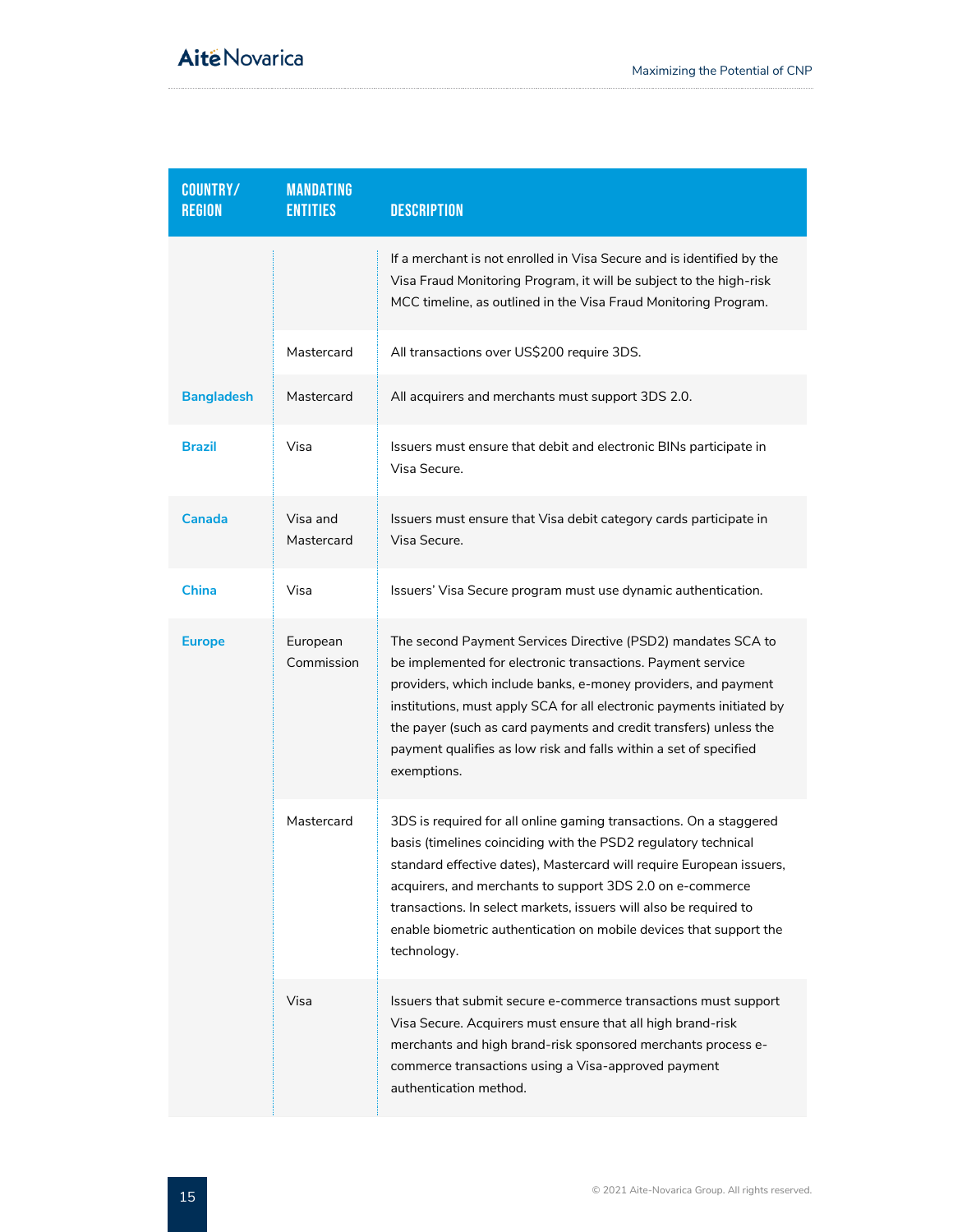| <b>COUNTRY/</b><br><b>REGION</b> | <b>MANDATING</b><br><b>ENTITIES</b> | <b>DESCRIPTION</b>                                                                                                                                                                                                                                                                                                                                                                                                                                                                                                                                                                                                                                                                                                                                                                                                                                                                                            |
|----------------------------------|-------------------------------------|---------------------------------------------------------------------------------------------------------------------------------------------------------------------------------------------------------------------------------------------------------------------------------------------------------------------------------------------------------------------------------------------------------------------------------------------------------------------------------------------------------------------------------------------------------------------------------------------------------------------------------------------------------------------------------------------------------------------------------------------------------------------------------------------------------------------------------------------------------------------------------------------------------------|
| India                            | Reserve<br>Bank of<br>India         | Dual-factor authentication is required for all card transactions above<br>2,000 rupees. <sup>3</sup> The latter threshold was introduced recently to<br>reduce payment friction and respond to the needs of e-commerce<br>firms, online ticket booking companies, and taxi-hailing apps.                                                                                                                                                                                                                                                                                                                                                                                                                                                                                                                                                                                                                      |
|                                  | Mastercard                          | All acquirers and merchants must support 3DS 2.0.                                                                                                                                                                                                                                                                                                                                                                                                                                                                                                                                                                                                                                                                                                                                                                                                                                                             |
| <b>Japan</b>                     | Japan Online<br>Game<br>Association | All association members are required to implement 3-D Secure.                                                                                                                                                                                                                                                                                                                                                                                                                                                                                                                                                                                                                                                                                                                                                                                                                                                 |
| <b>Malaysia</b>                  | Mastercard                          | All acquirers and merchants must support 3DS 2.0.                                                                                                                                                                                                                                                                                                                                                                                                                                                                                                                                                                                                                                                                                                                                                                                                                                                             |
|                                  | Visa                                | E-commerce merchants must use 3-D Secure 2.0,1 if it is assigned<br>any of the following MCCs: 4511 (Airlines and Air Carriers), 5977<br>(cosmetic stores), 5999 (miscellaneous and specialty retail stores),<br>or 7011 (lodging-hotels, motels, resorts, central reservation<br>services).                                                                                                                                                                                                                                                                                                                                                                                                                                                                                                                                                                                                                  |
| <b>New</b><br><b>Zealand</b>     | Visa                                | All Visa credit, debit, and reloadable prepaid cards must be enrolled<br>in Visa Secure. Virtual accounts associated with Visa commercial<br>cards are excluded from this requirement.<br>A merchant must support Visa Secure if the merchant's fraudulent<br>Visa e-commerce transaction volume is US\$25,000 or higher and<br>exceeds 0.25% of the merchant's overall e-commerce transaction<br>volume, or if the merchant's fraudulent Visa e-commerce transaction<br>volume is US\$250,000 or higher and exceeds 0.025% of the<br>merchant's overall e-commerce transaction volume.<br>In addition, e-commerce merchants must use Visa Secure or an<br>equivalent Visa-approved authentication method if the merchant<br>exceeds US\$10,000 in Visa transaction volume in any quarter or<br>is assigned one of the following MCCs: 4814<br>(telecommunication services), 5499 (miscellaneous food stores, |

<sup>3.</sup> "Card Not Present Transactions—Relaxation in Additional Factor of Authentication for Payments up to ₹ 2000/- for Card Network Provided Authentication Solutions," Reserve Bank of India, December 6, 2016, accessed October 17, 2017, https://rbi.org.in/scripts/NotificationUser.aspx?Mode=0&Id=10766.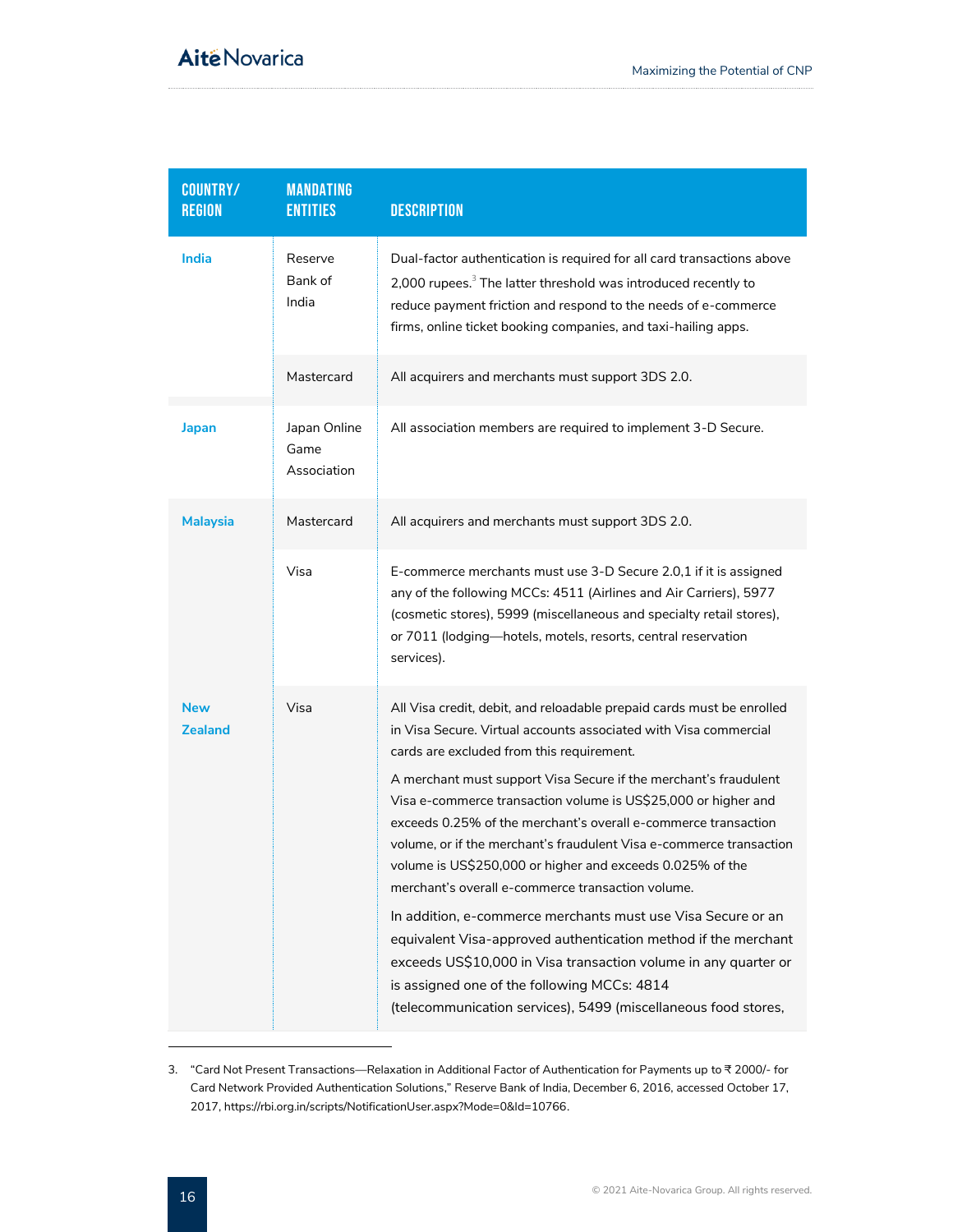| <b>COUNTRY/</b><br><b>REGION</b> | <b>MANDATING</b><br><b>ENTITIES</b>          | <b>DESCRIPTION</b>                                                                                                                                                                                                                                                                                                                                                                                                                                                                                                  |
|----------------------------------|----------------------------------------------|---------------------------------------------------------------------------------------------------------------------------------------------------------------------------------------------------------------------------------------------------------------------------------------------------------------------------------------------------------------------------------------------------------------------------------------------------------------------------------------------------------------------|
|                                  |                                              | convenience stores, and specialty markets), 5732 (electronics<br>stores), 5734 (computer software stores), 5941 (sporting goods<br>stores), 5944 (jewelry stores and watches, clocks, and<br>silverware stores), 5947 (gift, card, novelty, and souvenir shops),<br>6300 (insurance sales, underwriting, and premiums), 7399<br>(business service not elsewhere classified), or 9399<br>(government services not elsewhere classified).                                                                             |
|                                  | Mastercard                                   | All transactions over US\$200 require 3DS.                                                                                                                                                                                                                                                                                                                                                                                                                                                                          |
| <b>Nigeria</b>                   | Visa                                         | Nigerian issuers must ensure each cardholder is enrolled in Visa<br>Secure and only authorize domestic e-commerce transactions for<br>which the acquirer has requested Visa Secure authentication, except<br>for transactions processed under the International Airline Program.                                                                                                                                                                                                                                    |
|                                  | Mastercard                                   | All acquirers and merchants must support 3DS 2.0.                                                                                                                                                                                                                                                                                                                                                                                                                                                                   |
| <b>Singapore</b>                 | Monetary<br>Authority of<br>Singapore        | All online transactions must be authenticated via a dynamic OTP via<br>3DS.                                                                                                                                                                                                                                                                                                                                                                                                                                         |
|                                  | Visa                                         | An e-commerce merchant must process an e-commerce transaction<br>using Visa Secure with 3-D Secure 2.0,1 if it is assigned any of the<br>following MCCs: 4511 (airlines and air carriers), 4722 (travel<br>agencies and tour operators), 5815 (digital goods media-books,<br>movies, music), 5816 (digital goods-games), 5817 (digital goods-<br>applications), 5818 (digital goods—large digital goods merchant),<br>5968 (direct marketing-continuity/subscription merchant), or 8999<br>(professional services). |
| <b>South Africa</b>              | Payment<br>Association<br>of South<br>Africa | All issuers and e-commerce merchants must support 3DS.                                                                                                                                                                                                                                                                                                                                                                                                                                                              |
|                                  | Mastercard                                   | All acquirers and merchants must support 3DS 2.0.                                                                                                                                                                                                                                                                                                                                                                                                                                                                   |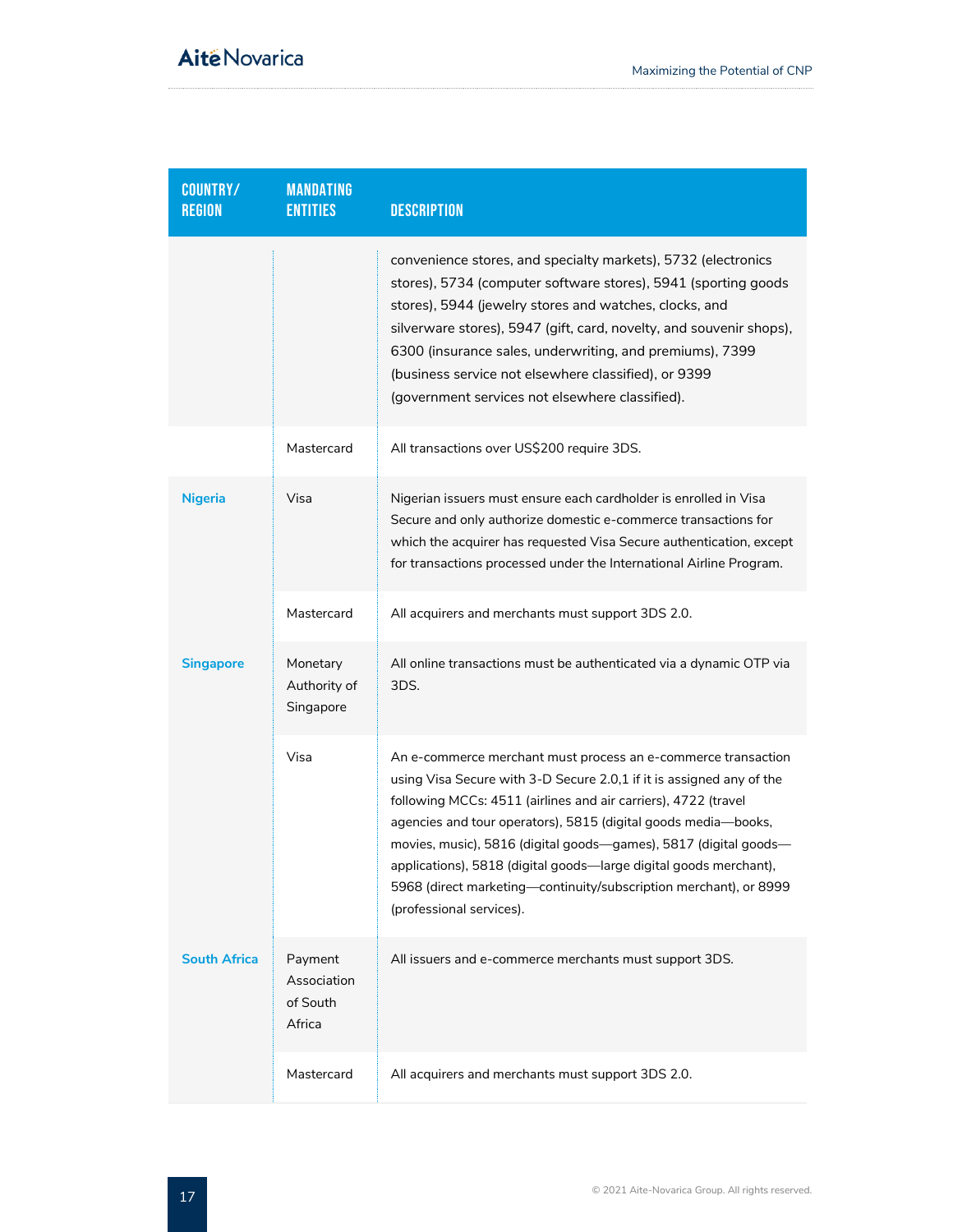| <b>COUNTRY/</b><br><b>REGION</b> | <b>MANDATING</b><br><b>ENTITIES</b> | <b>DESCRIPTION</b>                                                                                                                                                                                                                                                                                                          |
|----------------------------------|-------------------------------------|-----------------------------------------------------------------------------------------------------------------------------------------------------------------------------------------------------------------------------------------------------------------------------------------------------------------------------|
| <b>South Korea</b>               | Financial<br>Supervisory<br>Service | MFA is required for e-commerce transactions.                                                                                                                                                                                                                                                                                |
|                                  | Visa                                | Ensure that its Electronic Commerce Merchant processes an<br>Electronic Commerce Transaction using Visa Secure with 3-D<br>Secure 2.0.1 if it is assigned either of the following MCCs: I MCC<br>5968 (direct marketing—continuity/subscription merchant) or IMCC<br>5999 (miscellaneous and specialty retail stores).      |
| <b>Taiwan</b>                    | Taiwanese<br>government             | A government directive set forth a recommendation for 3DS<br>adoption that has been interpreted as a mandate by Taiwanese<br>banks.                                                                                                                                                                                         |
|                                  | Visa                                | An e-commerce merchant must process e-commerce transactions<br>using Visa Secure with 3-D Secure 2.0,1 if it is assigned any of the<br>following MCCs: 4112 (passenger railways), 4722 (travel agencies<br>and tour operators), or 7372 (computer programming, data<br>processing, and integrated systems design services). |

*Source: Aite-Novarica Group, Visa, Mastercard*

Table B summarizes the key market trends and their implications relative to the evolution of 3DS in the global market.

### <span id="page-18-0"></span>**TABLE B: MARKET TRENDS AND IMPLICATIONS**

| <b>MARKET TRENDS</b>                                | <b>MARKET IMPLICATIONS</b>                                                                                                                                                                                                                                                 |
|-----------------------------------------------------|----------------------------------------------------------------------------------------------------------------------------------------------------------------------------------------------------------------------------------------------------------------------------|
| <b>CNP</b> transaction volume is<br>rapidly rising. | Migration from in-person to digital interactions will only continue<br>to accelerate. This transition is particularly notable in geographies<br>such as Latin America and the Asia-Pacific, where many<br>consumers were thrust into the digital channels by the pandemic. |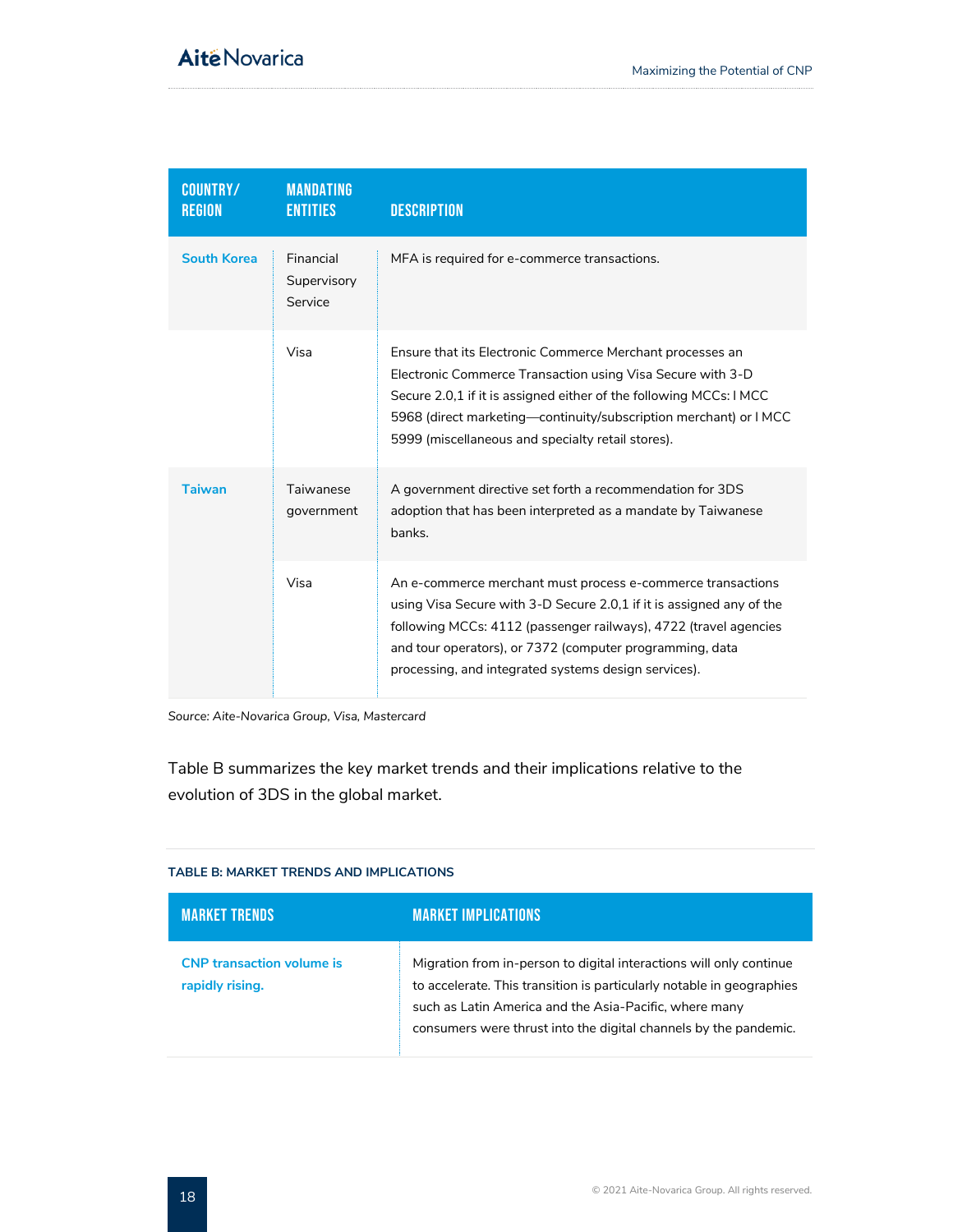| <b>MARKET TRENDS</b>                                               | <b>MARKET IMPLICATIONS</b>                                                                                                                                                                                                                                                       |
|--------------------------------------------------------------------|----------------------------------------------------------------------------------------------------------------------------------------------------------------------------------------------------------------------------------------------------------------------------------|
| Fraudsters follow the money, and<br>CNP fraud is also on the rise. | There is little in the way of deterrent for organized crime rings to<br>perpetrate fraud, and the industry has seen an industrialization of<br>fraudsters' enabling infrastructure over the past decade, fueled<br>by data breaches and sophisticated, automated attack methods. |
| <b>Regulators in many jurisdictions</b>                            | Mandates for MFA for CNP transactions are becoming more                                                                                                                                                                                                                          |
| are recognizing the risk and                                       | prolific. All eyes are on the EU, which is the largest card market to                                                                                                                                                                                                            |
| requiring more stringent                                           | enact such a mandate to date. If the results show this to be                                                                                                                                                                                                                     |
| controls.                                                          | effective, then many other countries are likely to follow suit.                                                                                                                                                                                                                  |
| Merchants are still wary of                                        | In regions without mandates for MFA for CNP transactions, the                                                                                                                                                                                                                    |
| potential attrition associated                                     | ability to demonstrate higher authorization rates for CNP                                                                                                                                                                                                                        |
| with inserting authentication into                                 | transactions will be an important way to encourage merchants to                                                                                                                                                                                                                  |
| the transaction flow.                                              | use 3DS to a greater degree.                                                                                                                                                                                                                                                     |

Source: Aite-Novarica Group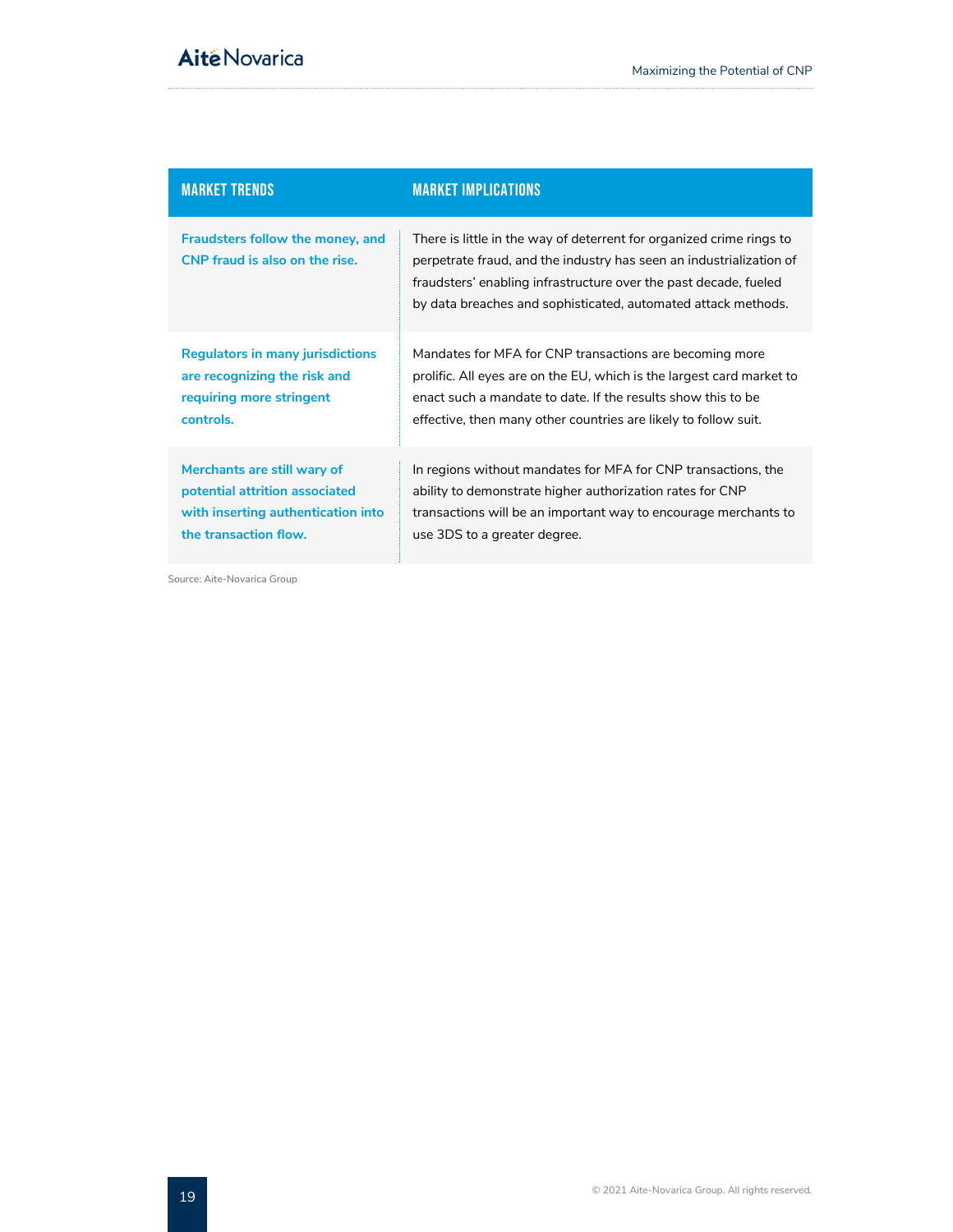## <span id="page-20-0"></span>3DS: Issuer Perspectives

Since the 3-D Secure is successful only when both issuers and merchants can support the protocol concurrently, the good news is that 100% of the issuers interviewed for this research will have the ability to support 3DS2 in 2021. Thirty-two of the issuers and processors were already fully enabled, while two were in the final stages of testing and moving 3DS2 into production. Among the issuing processors surveyed, more than half of their issuing bank clients have also upgraded to 3DS2, although a number are still in the process of enabling 3DS2.

Overall, 82% of issuers and processors interviewed said that 3DS is as effective or more effective for fraud detection when compared to other fraud solutions. Issuers' perspectives regarding the effectiveness of 3DS relative to other CNP fraud mitigation techniques vary widely based on geography. In Europe and parts of the Asia-Pacific where MFA for CNP transactions is mandated, 100% of issuers view 3DS as effective or highly effective. In North America, where strong CNP authentication controls are not mandated, the effectiveness is not viewed as favorably [\(Figure 6\)](#page-21-0). The disparity largely lies in the fact that in countries where MFA for CNP transactions is not mandated, many merchants cherry-pick the transactions that they send via 3DS, sending primarily their highest-risk transactions. In countries where merchants send the majority of their CNP volume, issuers are able to make more informed authentication and authorization decisions.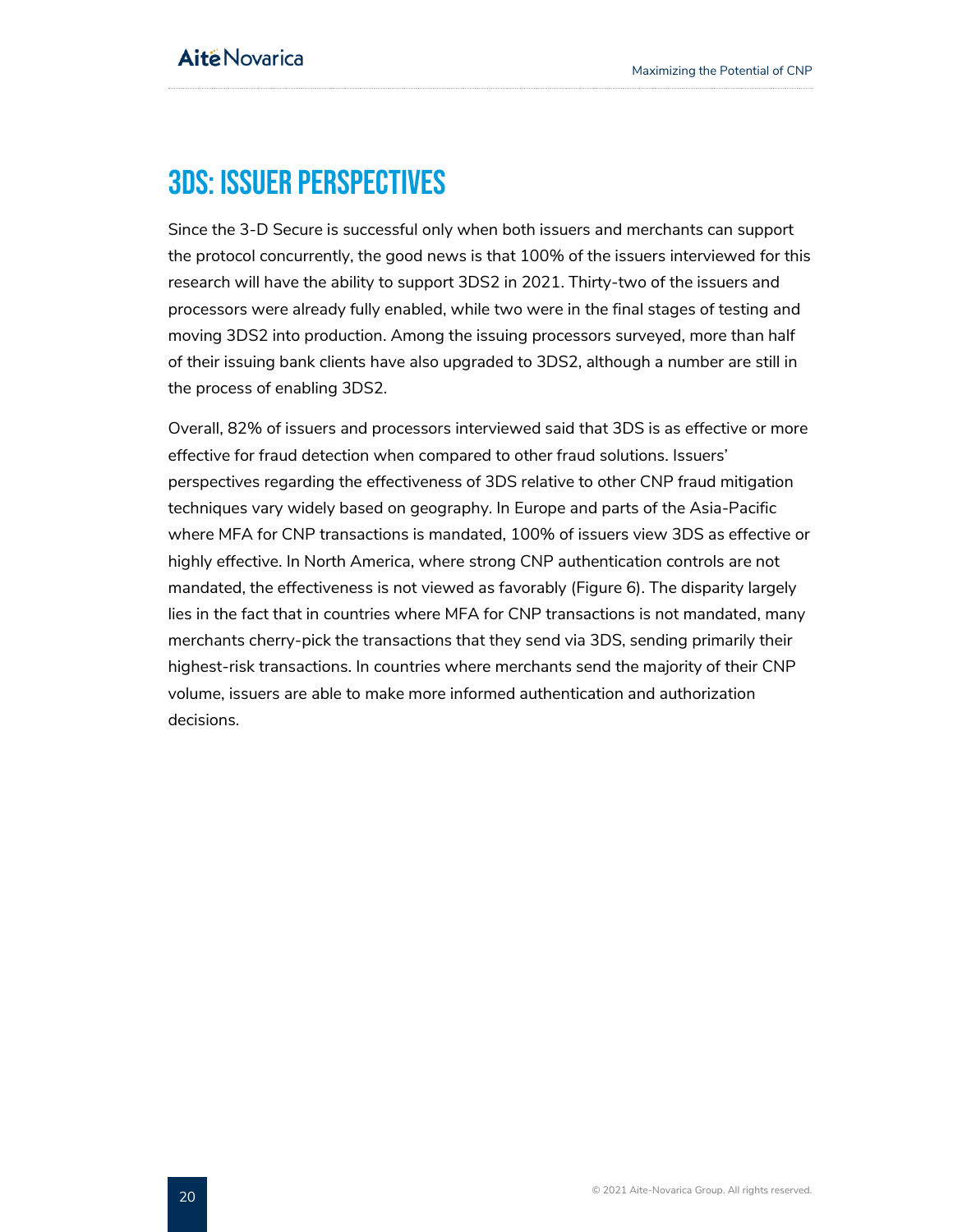

#### <span id="page-21-0"></span>**FIGURE 6: EFFECTIVENESS OF 3DS RELATIVE TO OTHER CNP FRAUD SOLUTIONS**

The approach to authentication methods differed somewhat by geography. Overall, SMS OTP is the most ubiquitous authenticator and the primary mechanism for issuers in the U.S. By contrast, most of the issuers in Europe use mobile app push as their primary authentication mechanism, with SMS OTP as a backup for those consumers who don't have their FI's mobile app. A handful of issuers also include other options, such as biometrics, a card-reader plug-in, or a token (Figure 7). In the U.K., a number of issuers plan to embark on a strategy that combines SMS OTP with behavioral biometrics. The U.K. Information Commissioner's Office has set forth that behavioral biometrics can be used without asking for explicit consent from the customer, which is very attractive in terms of removing points of friction.

While many of the issuers in the U.S. expressed the desire to move to a more secure means of authentication, given the vulnerability of SMS OTP to compromise and social engineering, none of these issuers has yet been able to get its business case to add additional authentication mechanisms funded.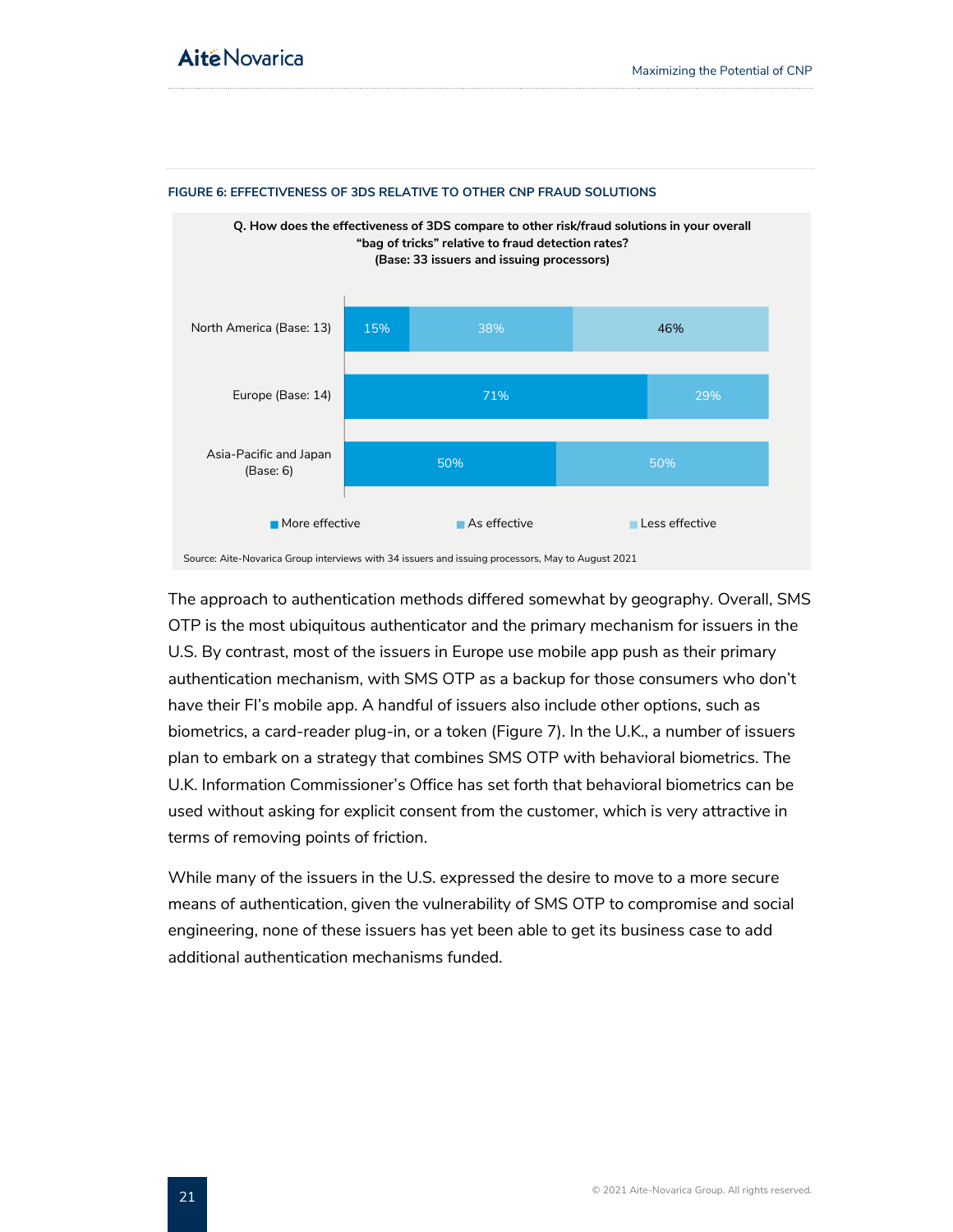<span id="page-22-1"></span>



### <span id="page-22-0"></span>Universal Adoption is a Critical Factor

One of the clear findings of the research is the critical importance of having the vast majority of the card payment ecosystem participating in 3DS. A rising tide carries all boats, and benefits accrue to all participants when there is widespread participation. In those regions such as the EU where there is widespread participation from issuers and merchants alike, net CNP fraud is at a very manageable 7 bps.<sup>4</sup> Non-3DS net card fraud in Europe is around 12 bps, while net 3DS CNP fraud is around 4 bps [\(Table C\)](#page-23-0).

By contrast, net CNP card fraud in the U.S. market averages 17 bps among the issuers and processors interviewed, while net fraud on fully authenticated 3DS transactions averages 63 bps. The higher rate of overall CNP fraud is due to the fact that a very small proportion of total CNP transactions are sent along the 3DS protocol in nonregulated markets (2% to 5%, as shown in [Table D\)](#page-23-1). And the high rate of fraud on 3DS transactions in nonregulated markets is attributable to the fact that many merchants cherry-pick and send only the highest-risk transactions via 3DS. These transactions are often higher dollar value as well, which also augments the fraud rate. A number of the issuers interviewed also see a high rate of first-party fraud that adds to their 3DS fraud rate. One large U.S. issuer has performed forensic analysis into its 3DS losses and found

 $4$  A basis point is the common unit of measurement for card fraud, equivalent of.01%.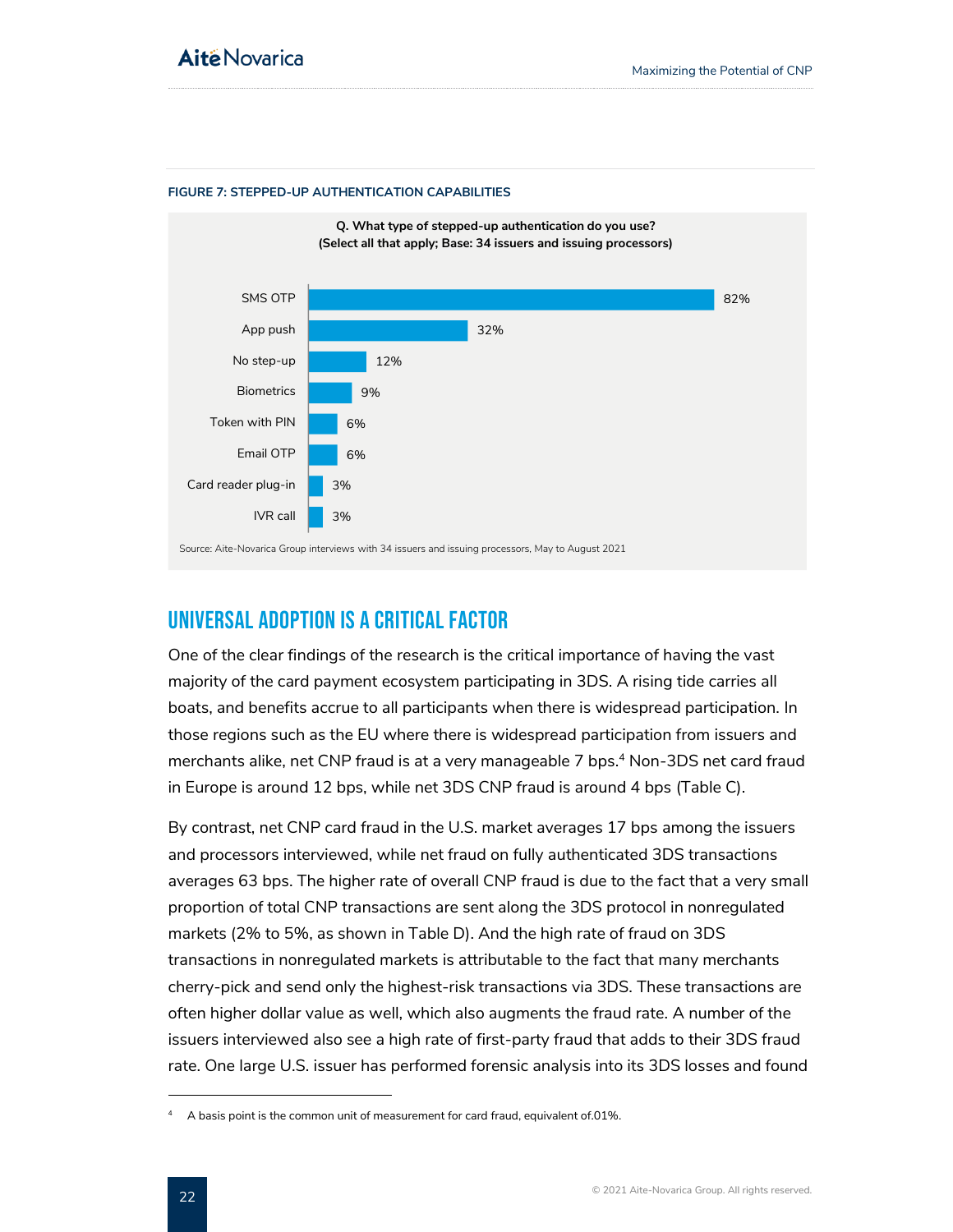that 70% of its cryptocurrency disputes from 3DS transactions are first-party fraud (buyer's remorse).

#### <span id="page-23-0"></span>**TABLE C: CNP FRAUD RATES BY REGION**

| <b>REGION</b> | <b>OVERALL NET CNP FRAUD</b><br>[BPS] | <b>NET NON-3DS CNP FRAUD</b><br>[BPS] | <b>NET 3DS CNP FRAUD</b><br>[BPS] |
|---------------|---------------------------------------|---------------------------------------|-----------------------------------|
| U.S.          | 8 to 35                               | 8 to 35                               | 13 to 175                         |
| Canada        | $1$ to $2$                            | $1$ to $2$                            | 40 to 50                          |
| <b>Europe</b> | 7                                     | 12                                    | 4                                 |

Source: Aite-Novarica Group interviews with executives at 34 issuers and processors, May to August 2021

#### <span id="page-23-1"></span>**TABLE D: PERCENTAGE OF CNP PROTECTED BY 3DS BY COUNTRY**

| <b>COUNTRY</b>   | PERCENTAGE OF CNP PROTECTED BY 3DS |
|------------------|------------------------------------|
| <b>U.S.</b>      | 2%                                 |
| Canada           | 5%                                 |
| <b>France</b>    | 70%                                |
| <b>Germany</b>   | 90%                                |
| Italy            | 20%                                |
| <b>Spain</b>     | 80%                                |
| <b>Turkey</b>    | 70%                                |
| <b>Australia</b> | 80%                                |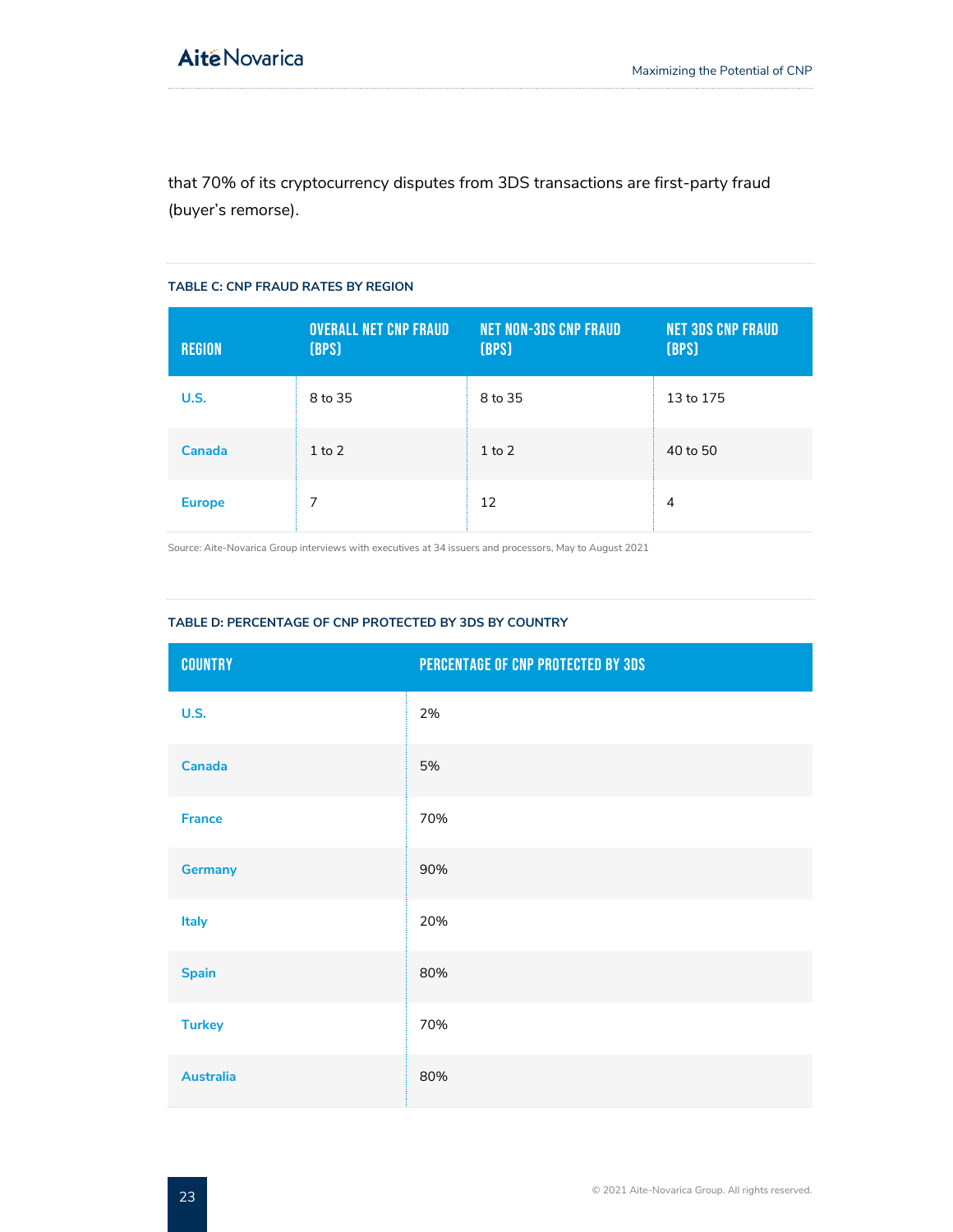| <b>COUNTRY</b> | PERCENTAGE OF CNP PROTECTED BY 3DS |  |
|----------------|------------------------------------|--|
| <b>India</b>   | 100%                               |  |
| Japan          | 2% to 3%                           |  |

Source: Aite-Novarica Group interviews with 34 issuers and issuing processors, Q2 and Q3 2021

Not only are the fraud rates much lower in regions that see a substantial proportion of their CNP traffic use 3DS, but the abandonment rates when stepped-up authentication is invoked are also lower in many of these countries, since customers become habituated to expect authentication prompts. [Table E](#page-24-0) shows the percentage of transactions in which stepped-up authentication is invoked, by country, as well as the associated abandonment rate. When consumers become accustomed to being prompted for stepped-up authentication, attrition rates are reduced. And some level of abandonment will also be present, since as fraudsters are tripped up by the 3DS authentication prompt, the result will be 3DS having its designed deterrent effect and stopping the fraudulent transaction.

| <b>COUNTRY</b>                   | <b>PERCENTAGE OF 3DS TRANSACTIONS WITH</b><br><b>STEPPED-UP AUTHENTICATION, AS</b><br><b>REPORTED BY ISSUERS/PROCESSORS</b> | <b>ABANDONMENT RATES WHEN STEPPED-UP</b><br><b>AUTHENTICATION IS INVOKED, AS REPORTED</b><br><b>BY ISSUERS/PROCESSORS</b> |
|----------------------------------|-----------------------------------------------------------------------------------------------------------------------------|---------------------------------------------------------------------------------------------------------------------------|
| U.S.                             | 15% to 75%                                                                                                                  | 10% to 30%                                                                                                                |
| Canada                           | 10% to 12%                                                                                                                  | Less than 5%                                                                                                              |
| <b>Europe</b>                    | 40% to 82%                                                                                                                  | 5% to 50%                                                                                                                 |
| Asia-<br><b>Pacific</b><br>Japan | 1% to 38%                                                                                                                   | 5% to 30%                                                                                                                 |

#### <span id="page-24-0"></span>**TABLE E: PERCENTAGE OF 3DS TRANSACTIONS INVOKING STEPPED-UP AUTHENTICATION**

Source: Aite-Novarica Group interviews with executives at 34 issuers and processors, May to August 2021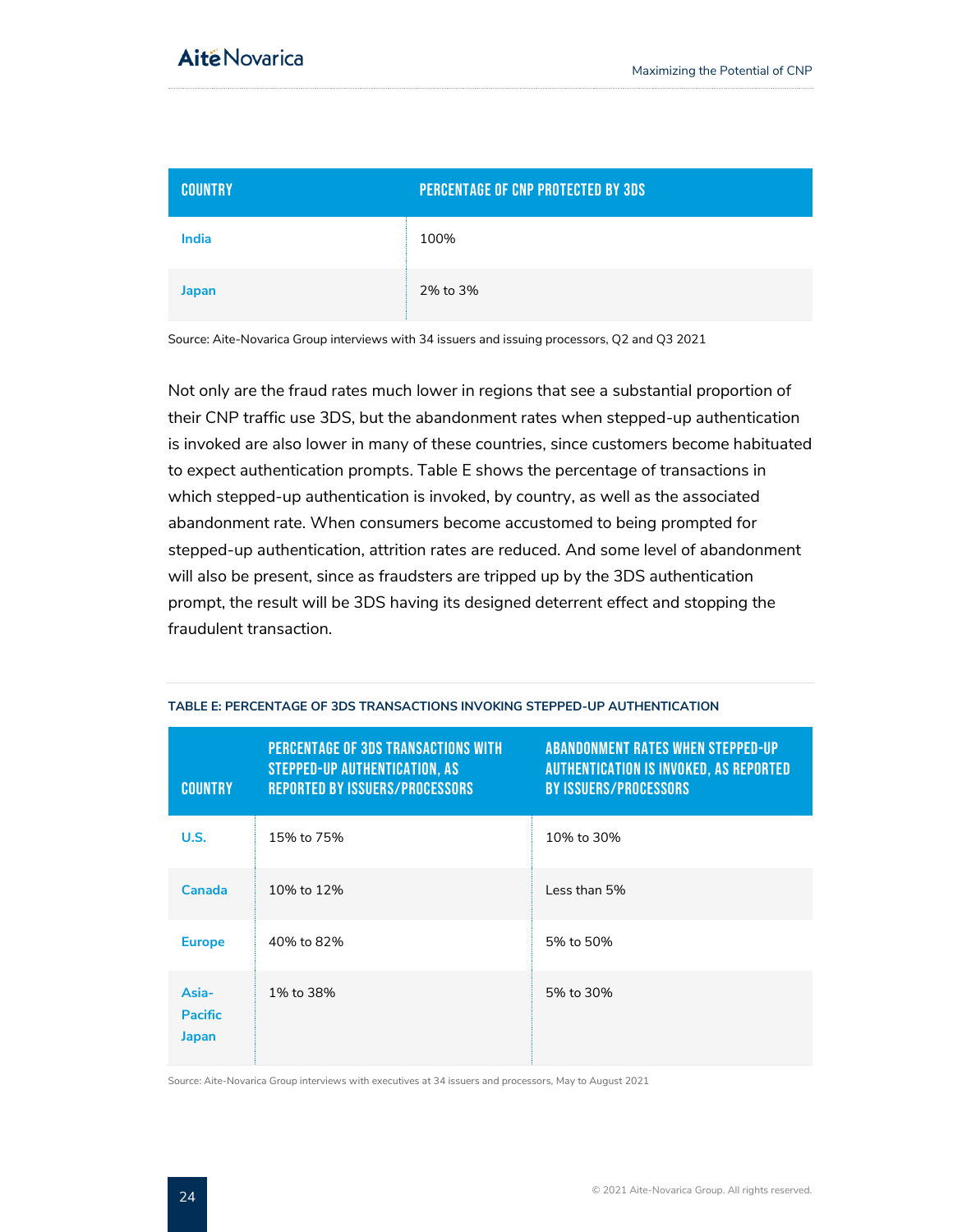### <span id="page-25-0"></span>Moving the Needle on Authorization

One of the key areas of promise with the advent of 3DS2 is the ability to reduce CNP false declines by providing enhanced data that can help inform the authorization decision. In the card-present environment, more than 96% of transactions are authorized, while in CNP, authorization rates are only around 85%. The provision of more complete and enriched data to inform the authorization has the potential to reduce the false declines, which are the bane of many e-commerce merchants' existence.

Seventy-nine percent of the issuers and processors today have the ability to send data from their 3DS authentication service to their decisioning engine to help inform the authorization decision (Figure 8).

<span id="page-25-1"></span>

Source: Aite-Novarica Group interviews with 34 issuers and issuing processors, May to August 2021

That said, many of the issuers indicate that there is still a lot of room for improvement. One of the large issuing processors says that many merchants are still not sending much of the enhanced data set available with 3DS2, and even when they do send that data, the data hygiene is often poor, thus providing little assistance in making a more informed authentication or authorization decision.

: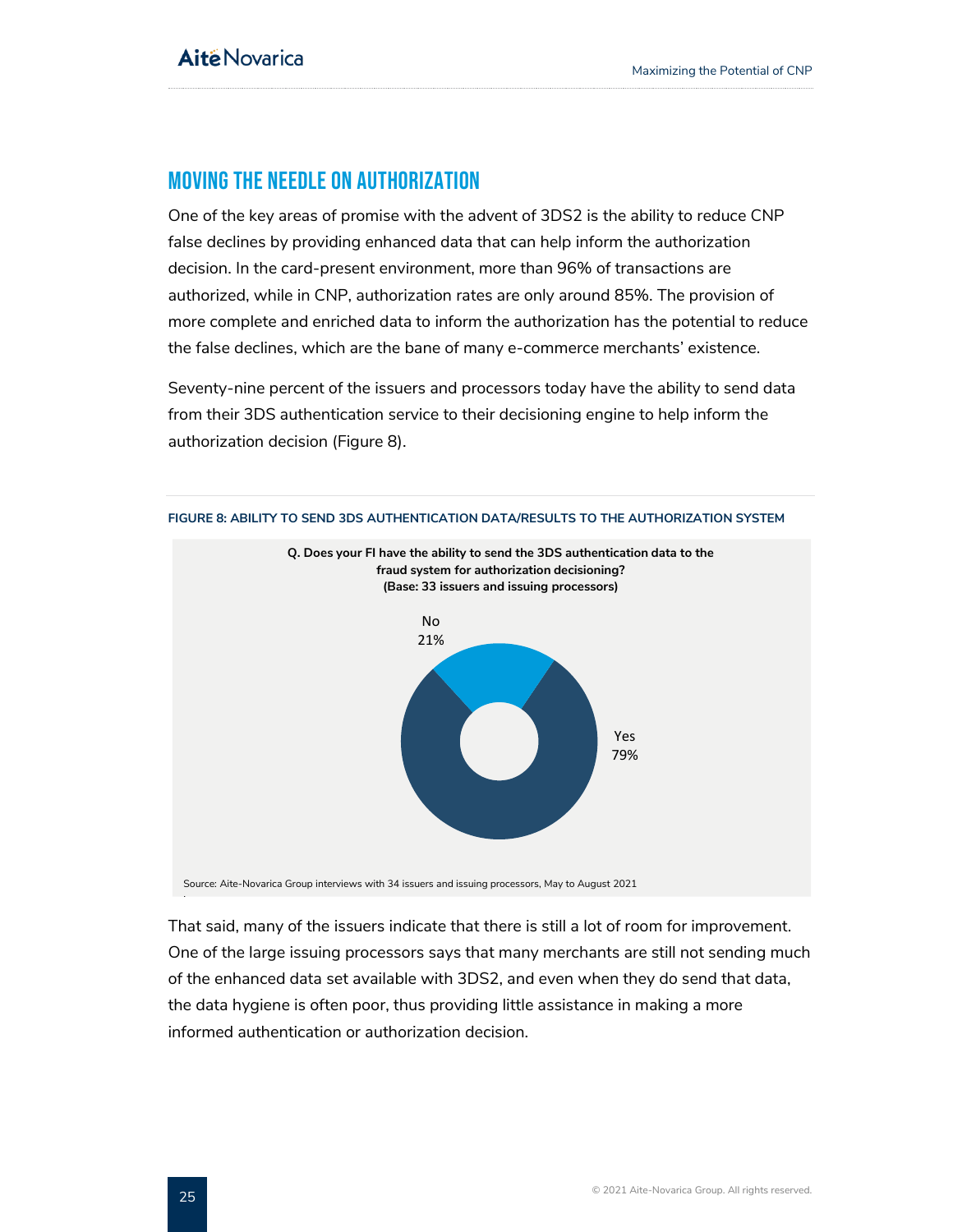## <span id="page-26-0"></span>3DS: Merchant Perspectives

Merchant fraud executives are challenged to create the optimal control framework to maximize revenue and minimize losses due to fraud and chargebacks. Forty-five percent of merchants surveyed say their company's guiding principal for fraud mitigation is striking that optimal balance between maximum sales and minimum fraud losses. Another 29% of executives surveyed say that their firm's priority with regard to fraud strategy is to minimize friction, maximize sales, and/or minimize false declines. Only one in four of the respondents say fraud mitigation is a key priority, which underscores why the ability to balance risk assessment with friction is so very important in e-commerce [\(Figure 9\)](#page-26-1).

#### <span id="page-26-1"></span>**FIGURE 9: MERCHANTS' FRAUD MITIGATION STRATEGIES**



Source: Aite-Novarica Group survey of 756 midsize and large e-commerce merchants, Q3 2021

Among the solutions that merchants employ to mitigate CNP fraud, 3DS leads the pack, with 69% of merchants using 3DS. This is not surprising, given that there are many mandates for MFA for CNP across the globe, and 3DS is the key means of compliance for most issuers and merchants in jurisdictions with mandates [\(Figure 10\)](#page-27-0). And as shown in the overall CNP fraud rates provided by issuers, 3DS is also very effective at reducing fraud rates. When the data is segmented for countries that have an MFA mandate versus those that do not, 72% of merchants headquartered in regulated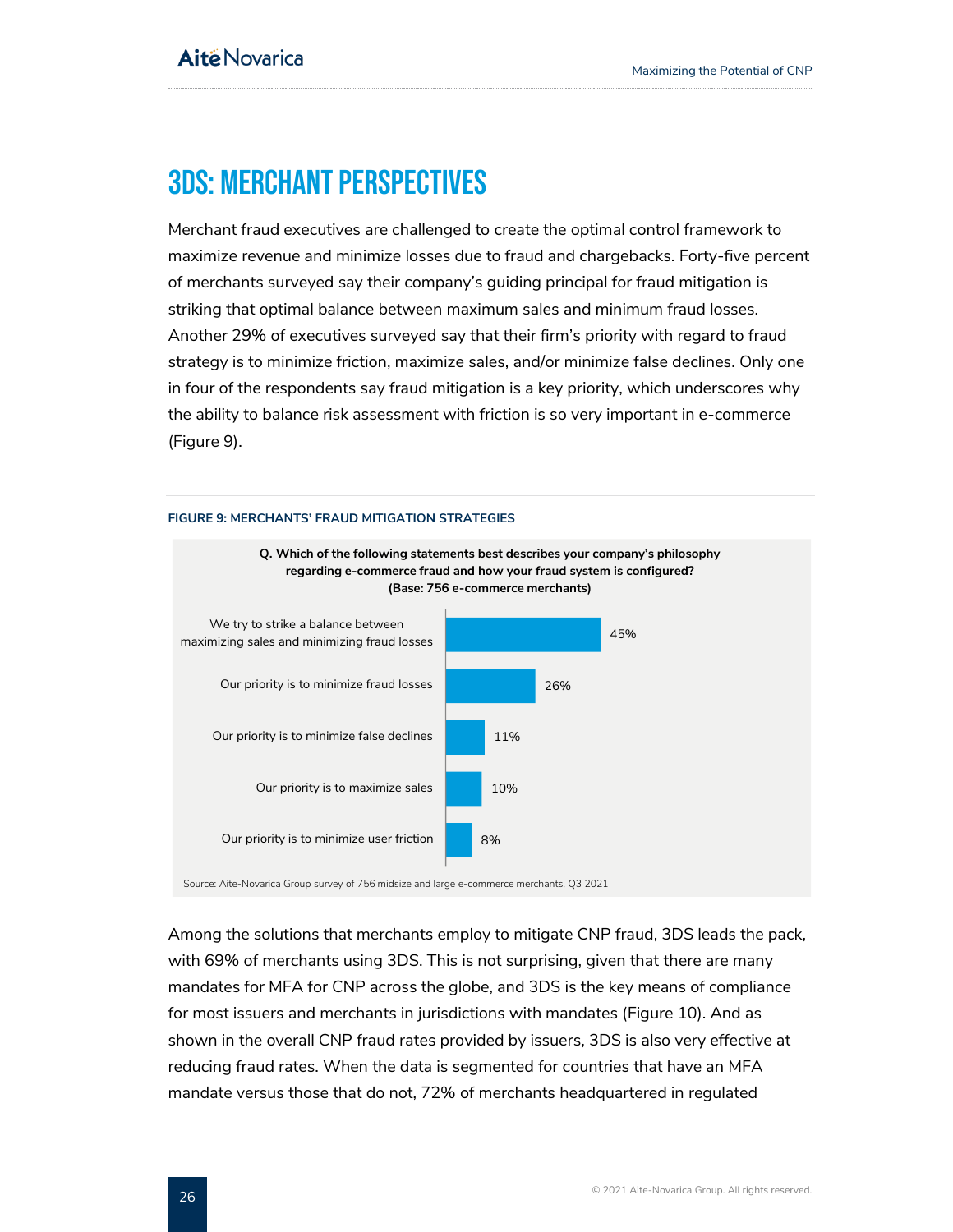countries enable 3DS, while 65% of merchants headquartered in nonregulated countries do so today.<sup>5</sup>



<span id="page-27-0"></span>**FIGURE 10: MERCHANTS' CNP FRAUD MITIGATION TOOLS**

When asked about the drivers of 3DS usage, 67% of merchants say lowering fraud losses is a key driver, and 58% say increasing authorization approval rates is very important, while 56% are seeking to lower chargeback rates (Figure 11).

<sup>5</sup> U.K. merchants are included in the "regulated" segmentation, given that there is a pending requirement for SCA, effective March 2022.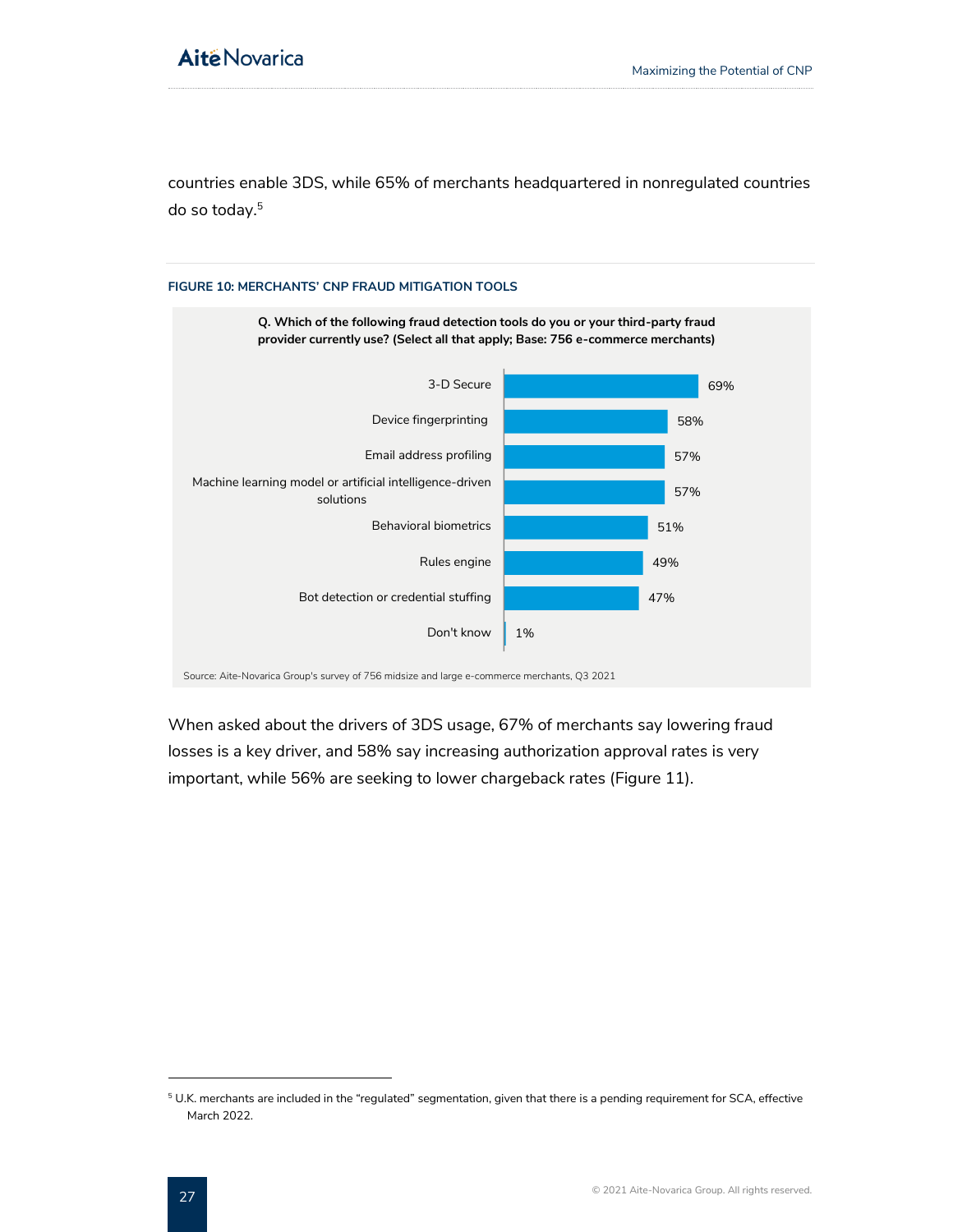#### <span id="page-28-0"></span>**FIGURE 11: DRIVERS OF MERCHANT USE OF 3DS**



For those merchants not using 3DS, concern over user experience and cart abandonment were among the top reasons, along with the use of alternative risk mitigation technologies (Figure 12). Interestingly, 37% of merchants surveyed say that they are not familiar with 3DS. This education gap is not wholly unusual, especially in highly fragmented markets such as the U.S. In a merchant survey conducted by Aite Group in October 2014, 34% of merchants were unaware of the need to migrate to EMV by October 2015, so effective dissemination of knowledge among the merchant community is by no means a new challenge in card payments.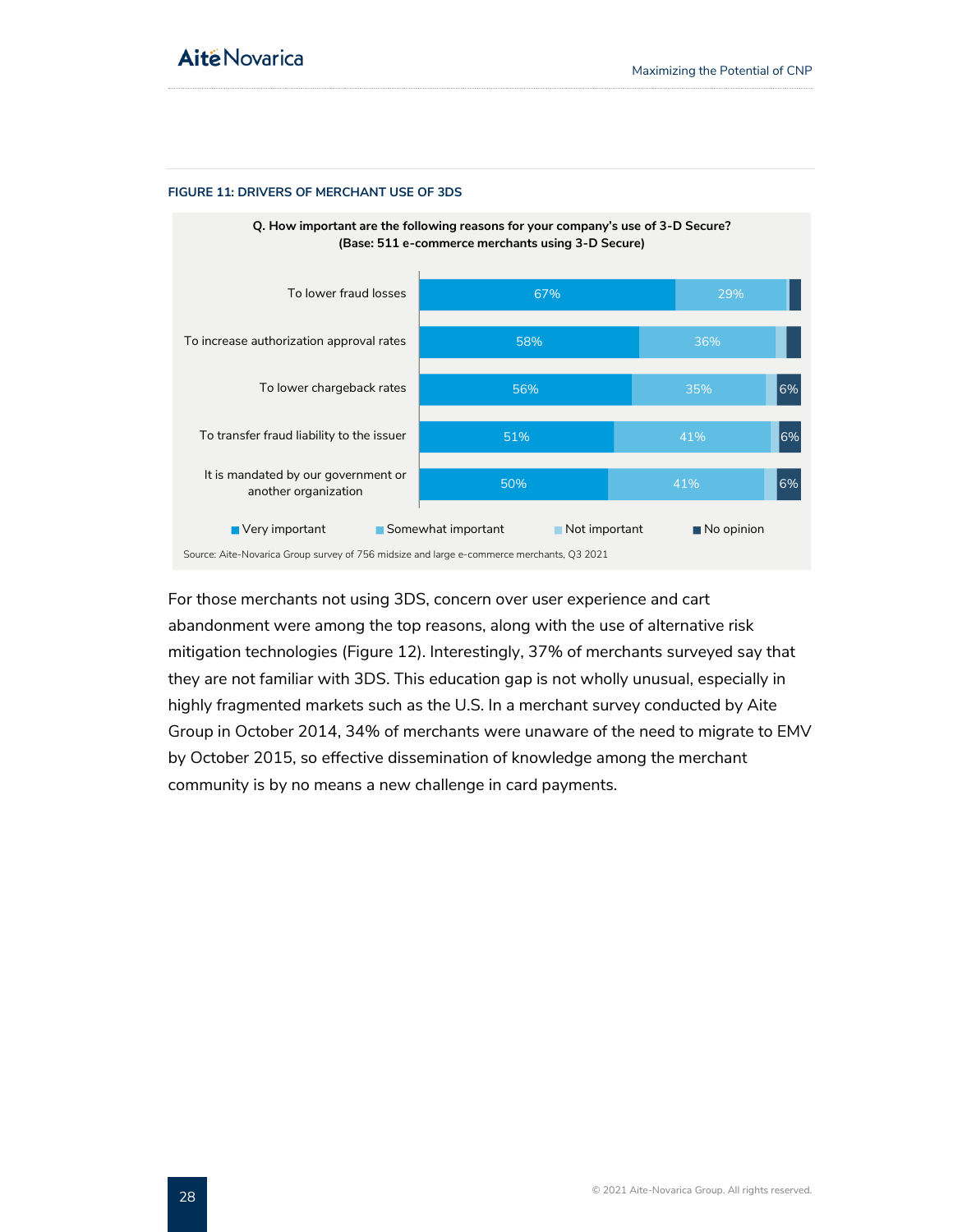#### <span id="page-29-0"></span>**FIGURE 12: REASONS WHY MERCHANTS DO NOT USE 3DS**



Of the merchants that do not support 3DS today, 67% plan to support it within the next 12 months. The big question for global merchants is the extent to which they decide to extend 3DS into their nonregulated markets [\(Figure 13\)](#page-30-0). Any merchant with a global presence or aspirations must have 3DS support, since so many countries now have an MFA mandate in place for at least a portion of CNP transactions. To that end, 73% of merchants in unregulated countries that do not currently support 3DS say they intend to do so within the next year.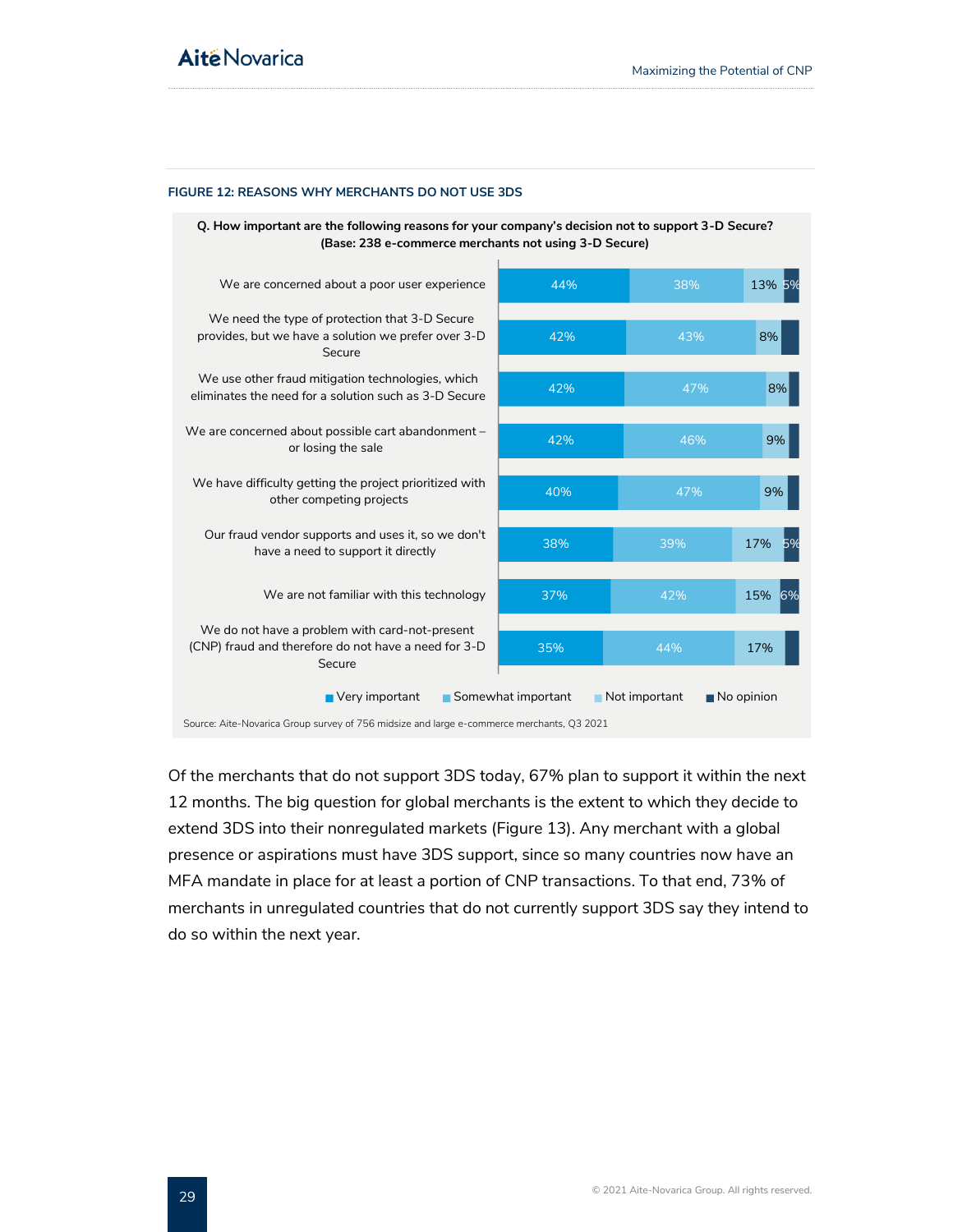

#### <span id="page-30-0"></span>**FIGURE 13: PLANNED SUPPORT FOR 3DS AMONG NONPARTICIPATING MERCHANTS**

Approximately half of merchants in the Asia-Pacific and North America are still using 3DS1, while far more European merchants have already upgraded to 3DS2; just 29% of European merchants are still on 3DS1 (Figure 14).

<span id="page-30-1"></span>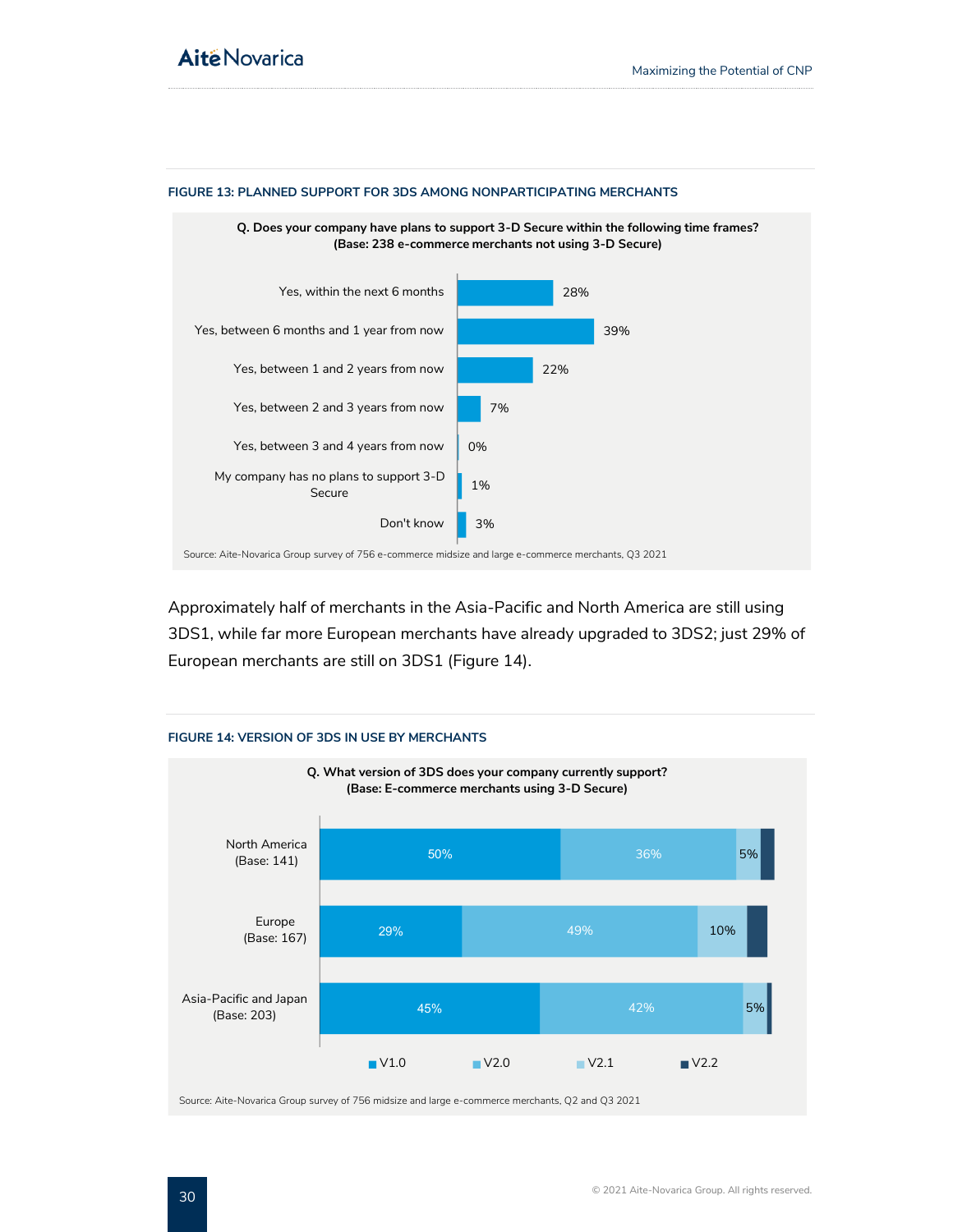When asked about their planned time frame to support 3DS2, 41% of merchants plan to do so within the next year, and 38% plan to do so within one to two years, while 22% of merchants plan to upgrade in more than two years or don't yet know (Figure 15). This further emphasizes the education gap among the merchant community since payment network support for 3DS1 will be sunset by October 2022.



### <span id="page-31-1"></span>**FIGURE 15: TIMELINE TO SUPPORT 3DS2**

Source: Aite-Novarica Group's survey of 756 midsize and large e-commerce merchants, Q3 2021

### <span id="page-31-0"></span>Increasing Use of 3DS

Seventy-nine percent of merchants expect to see their company's use of 3DS increase over the next two years (Figure 16). Primary drivers of the increased usage will be increasing CNP transaction volume and the rising CNP threat landscape (Figure 17).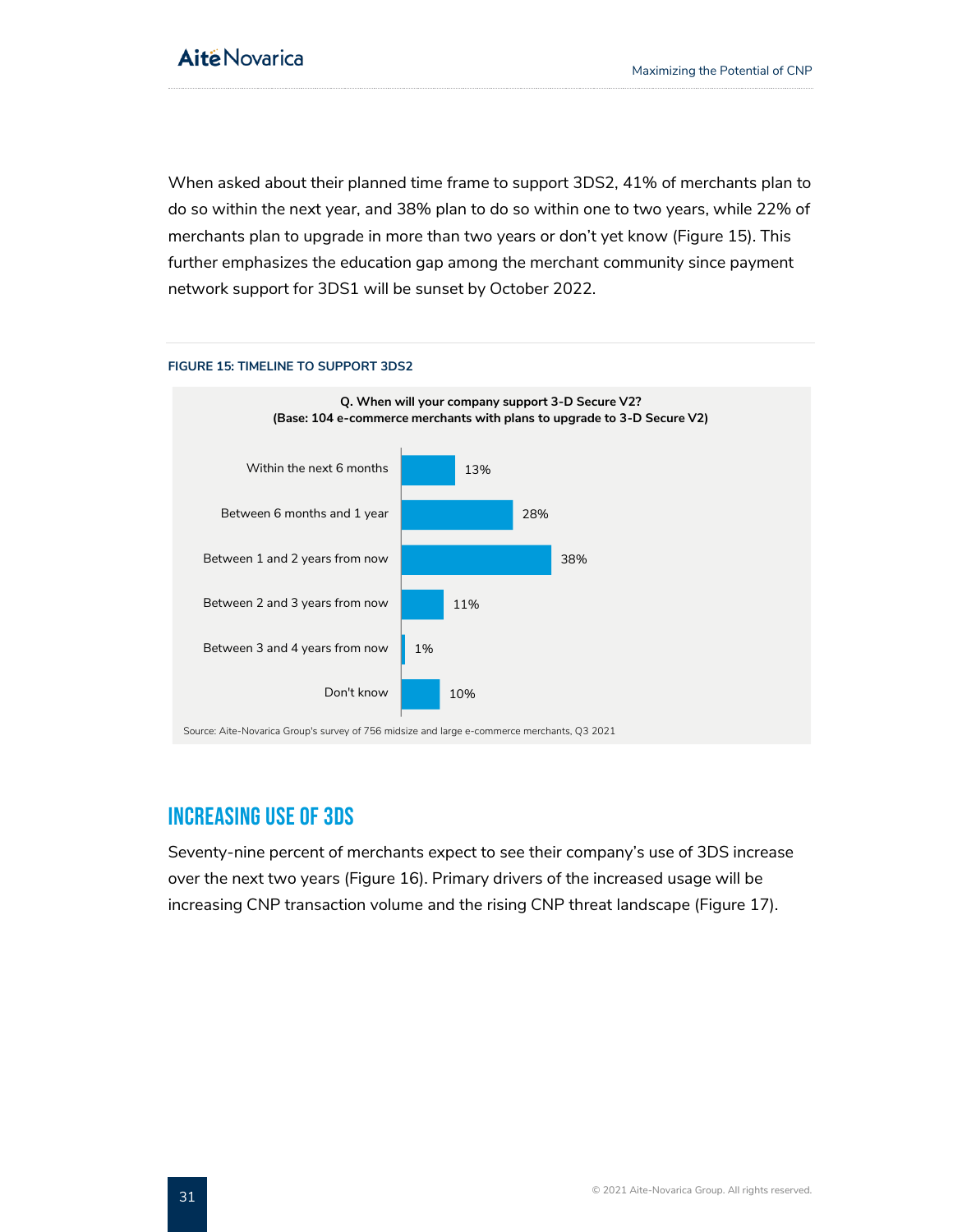#### <span id="page-32-0"></span>**FIGURE 16: MERCHANTS' PROJECTED USE OF 3DS**



#### <span id="page-32-1"></span>**FIGURE 17: DRIVERS OF INCREASED 3DS USAGE**



Source: Aite-Novarica Group survey of 756 midsize and large e-commerce merchants, Q3 2021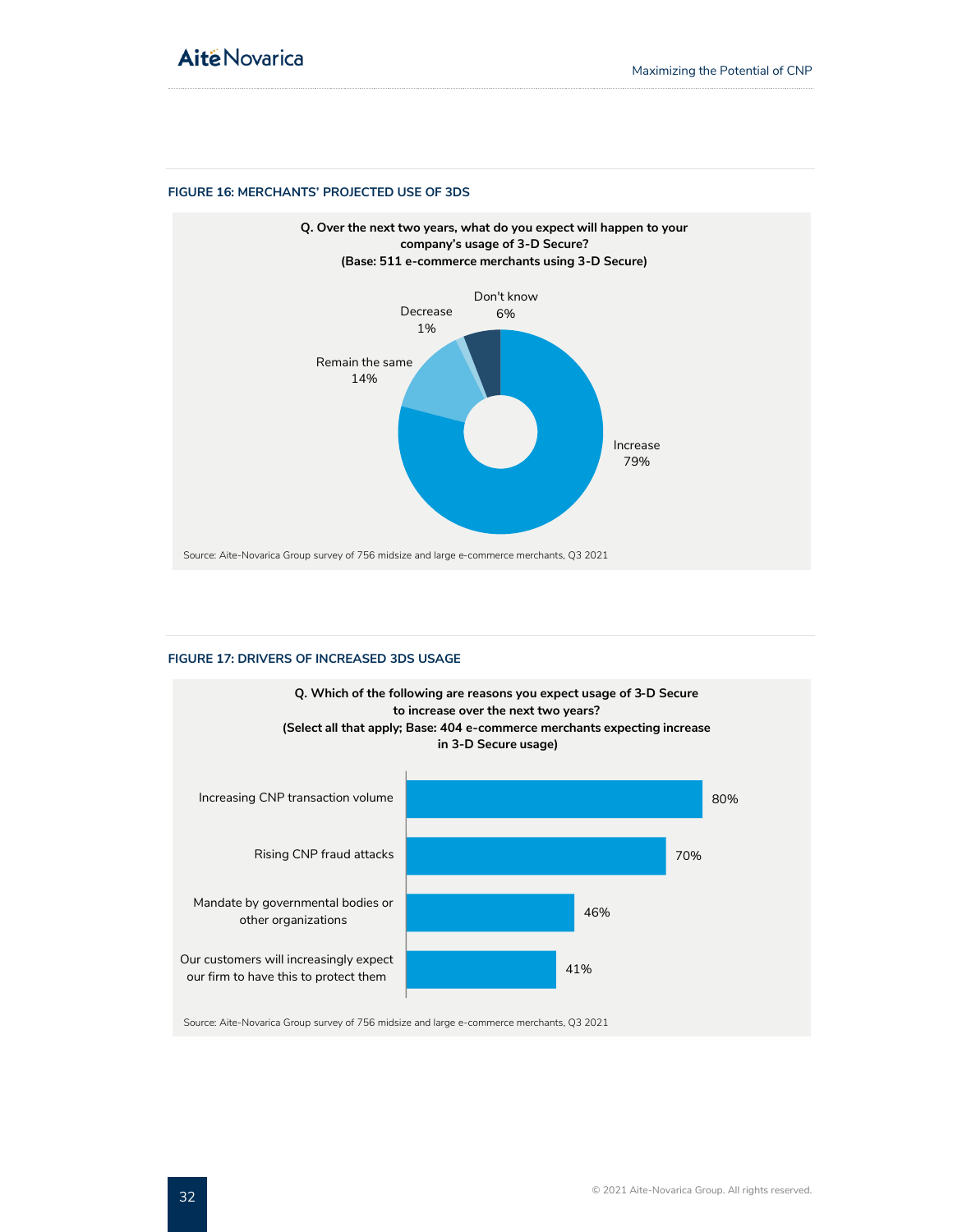### <span id="page-33-0"></span>If At First You Don't Succeed…

Many issuers said that they often see merchants submit transactions for authorization even if they have failed 3DS authentication. This practice appears to be widespread, with at least half of merchants in all of the regions saying that they do this (Figure 18).

<span id="page-33-1"></span>

When asked about their rationale, 59% of merchants overall surveyed cited their desire to avoid declining the customer, while 57% are trying to maximize sales. These drivers vary somewhat by geography, as shown in Figure 19. Many merchants also believe that the transaction is legitimate and think that the issuer's decline of the original transaction is driven by a desire to avoid the liability shift.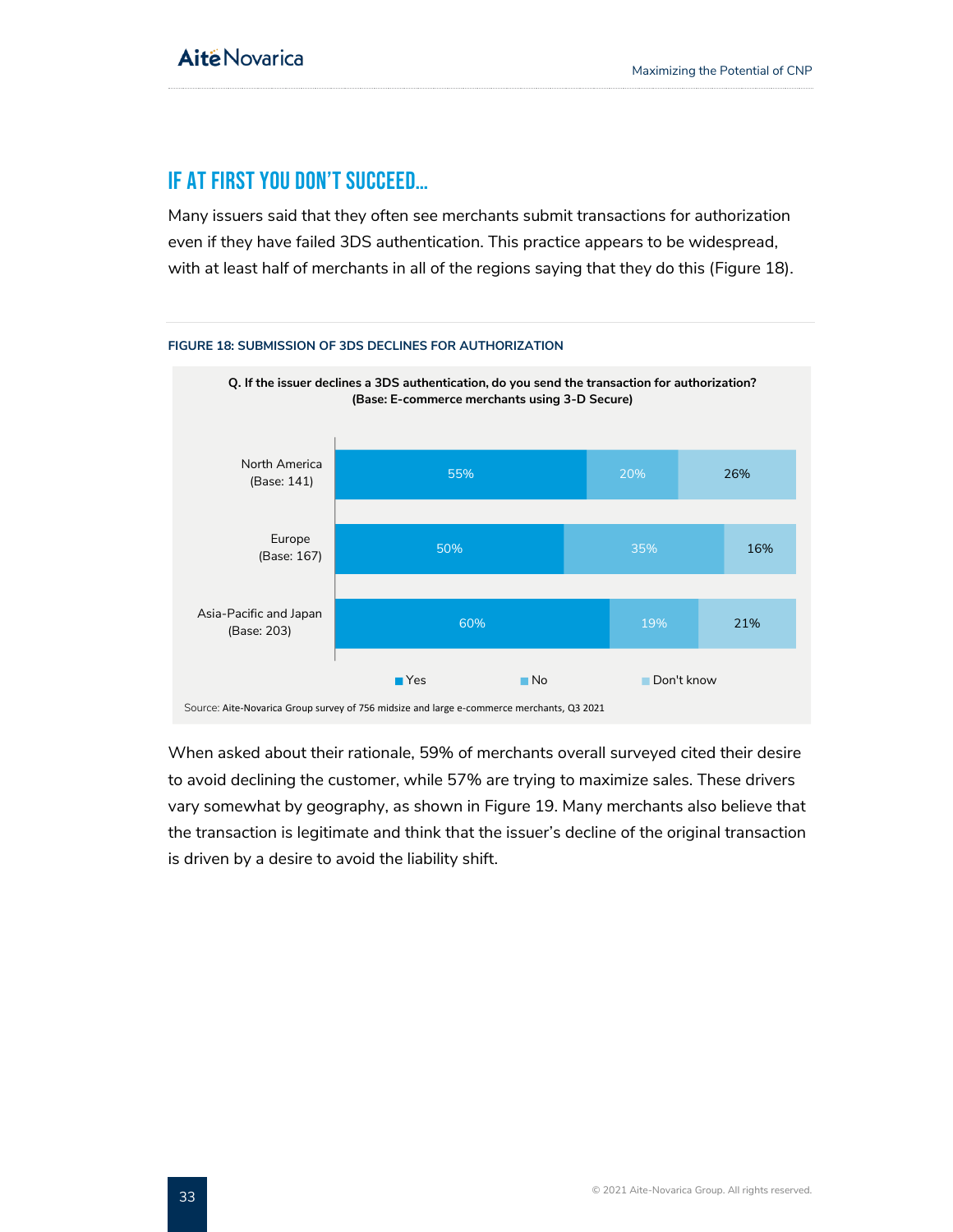

#### <span id="page-34-0"></span>**FIGURE 19: REASONS FOR SUBMISSION OF 3DS DECLINES FOR AUTHORIZATION**

The rationale changes depending on the avg ticket size. Sixty-seven percent of merchants that have smaller average tickets (under US\$50) cite interest in their ability to avoid declining a customer, while merchants with higher average tickets are more inclined to send the transactions in order to maximize sales [\(Figure 20\)](#page-35-0).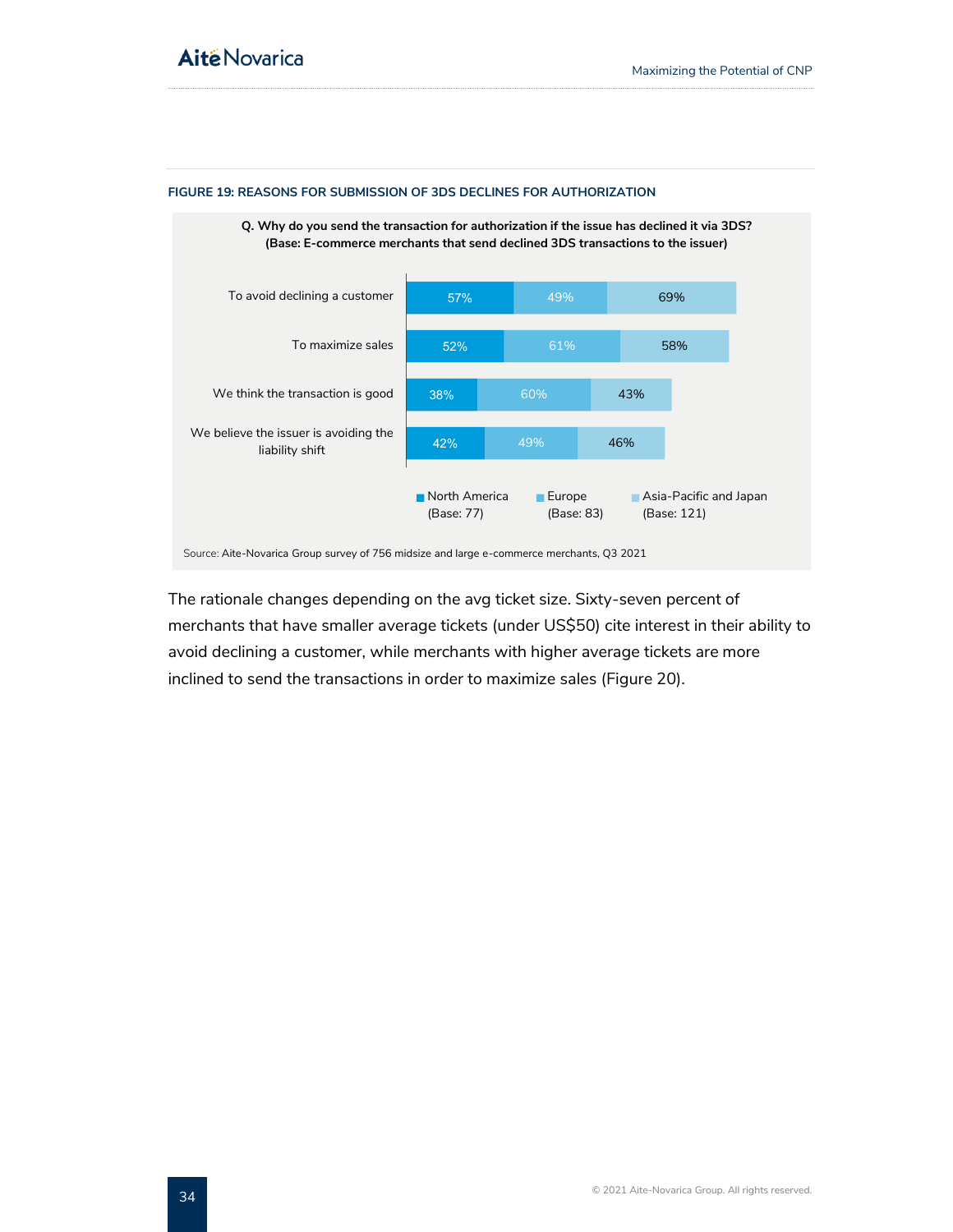

#### <span id="page-35-0"></span>**FIGURE 20: REASONS FOR SUBMISSION OF 3DS DECLINES FOR AUTHORIZATION BY AOV**

The strategy is often successful. Forty-three percent of merchants say that when they take this approach, between 20% and 39% of transactions are approved, while 42% of merchants say that 40% or more of these transactions are approved (Figure 21).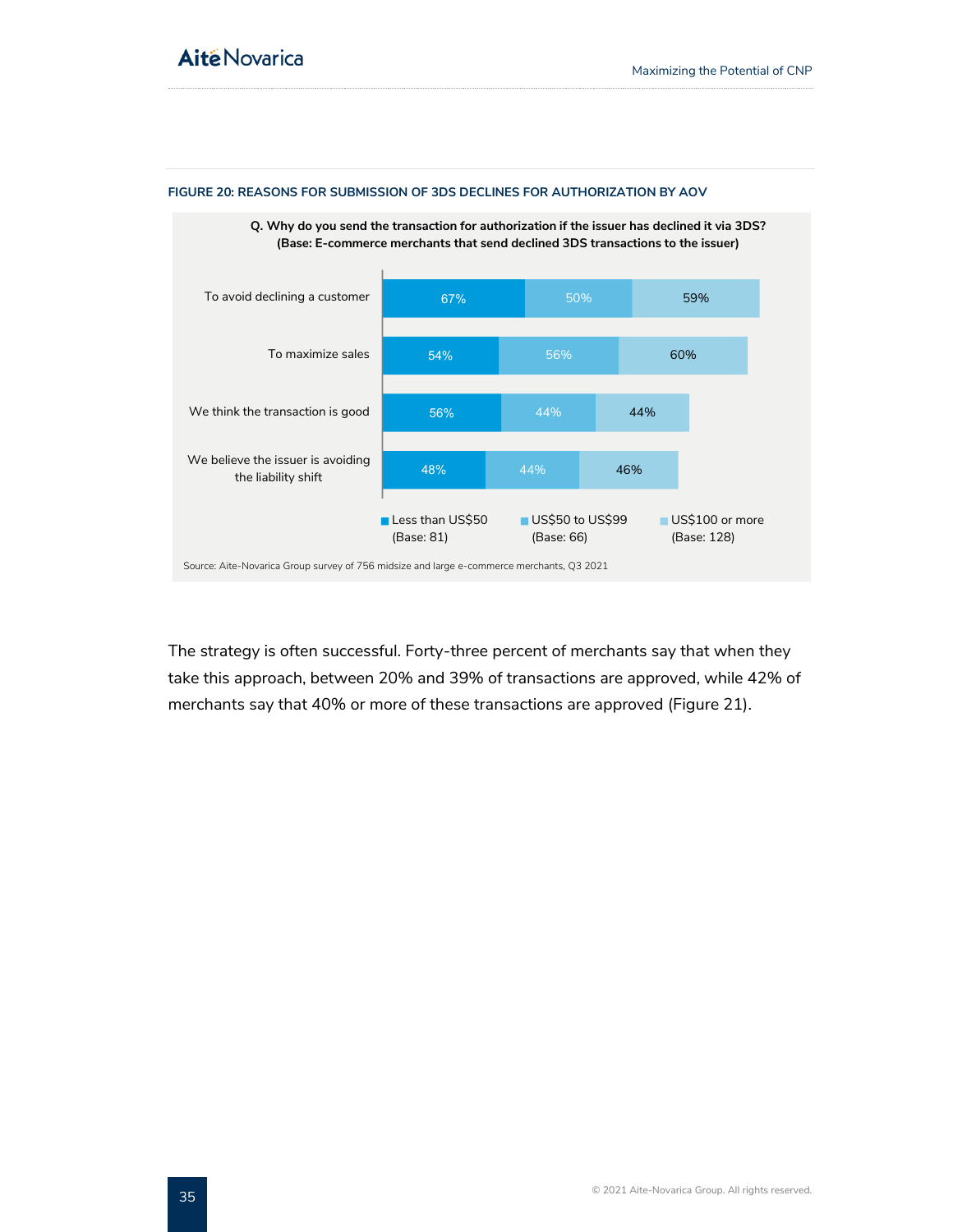

#### <span id="page-36-1"></span>**FIGURE 21: EXTENT TO WHICH TRANSACTIONS WITH 3DS DECLINES ARE AUTHORIZED BY THE ISSUER**

### <span id="page-36-0"></span>3DS Transactions Have Higher Authorization Rates

One of the primary drivers for merchants to use 3DS is the desire to improve CNP authorization rates. 3DS is successful in achieving this promise. As shown in Figure 22 and Figure 23, 3DS transactions see higher authorizations across all regions, as follows:

- **North America:** Fifty-three percent of merchants report authorization approval rates of 85% or higher for non-3DS transactions, while 62% of merchants see authorization approval rates of 85% or higher for transactions that ride the 3DS rails.
- **Europe:** Forty-one percent of European merchants report authorization rates of 85% or greater for non-3DS transactions, while 77% of merchants see 3DS transactions with authorization rates of 85% or more.
- **Asia-Pacific:** Forty-five percent of merchants in Australia, India, and Japan see authorization rates of 85% or greater for non-3DS transactions, while 66% of merchants see authorization rates of 85% or more for 3DS transactions.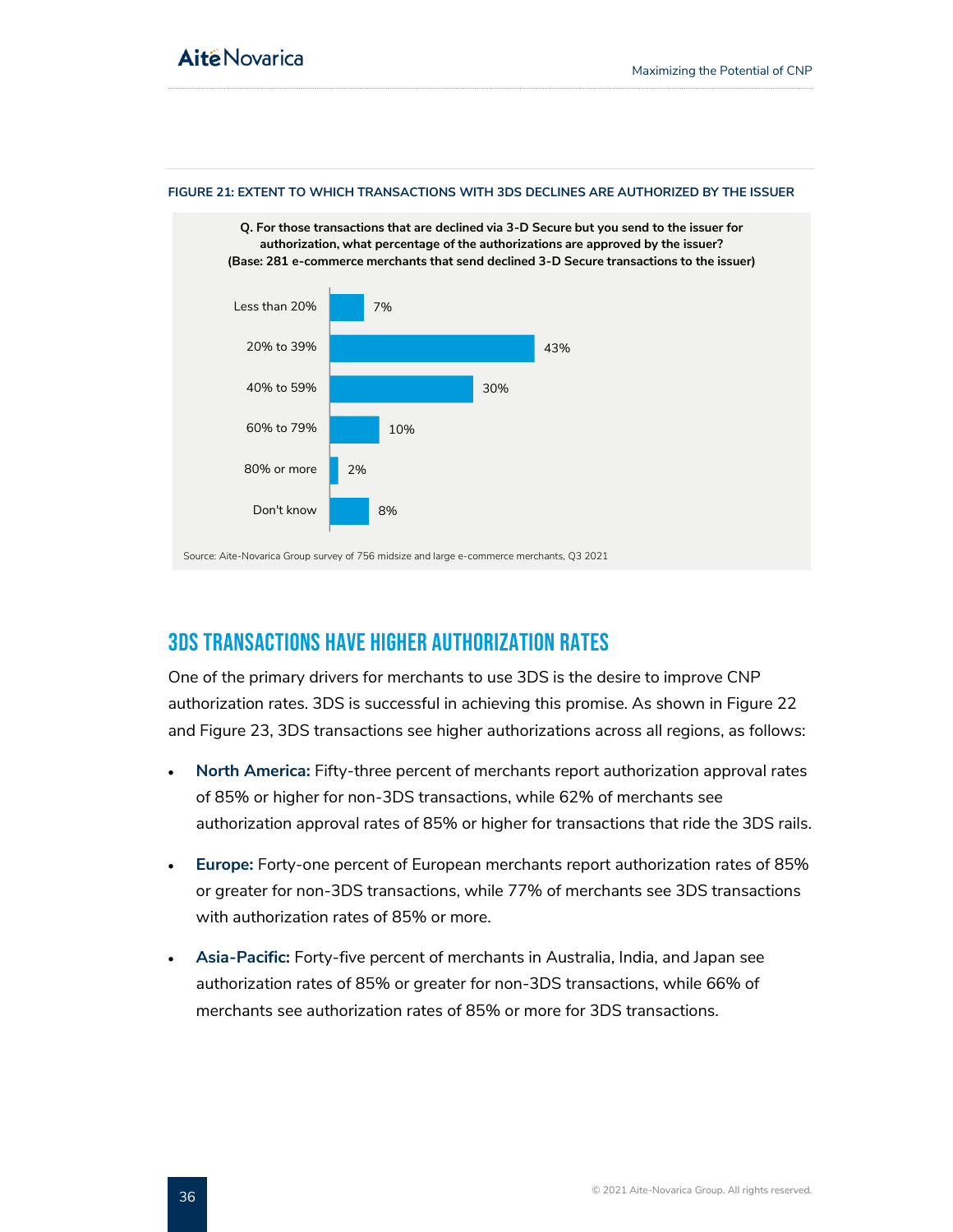

#### <span id="page-37-0"></span>**FIGURE 22: AUTHORIZATION APPROVAL RATE FOR NON-3DS TRANSACTIONS**

#### <span id="page-37-1"></span>**FIGURE 23: AUTHORIZATION APPROVAL RATE FOR 3DS TRANSACTIONS**



Source: Aite-Novarica Group survey of 756 midsize and large e-commerce merchants, Q3 2021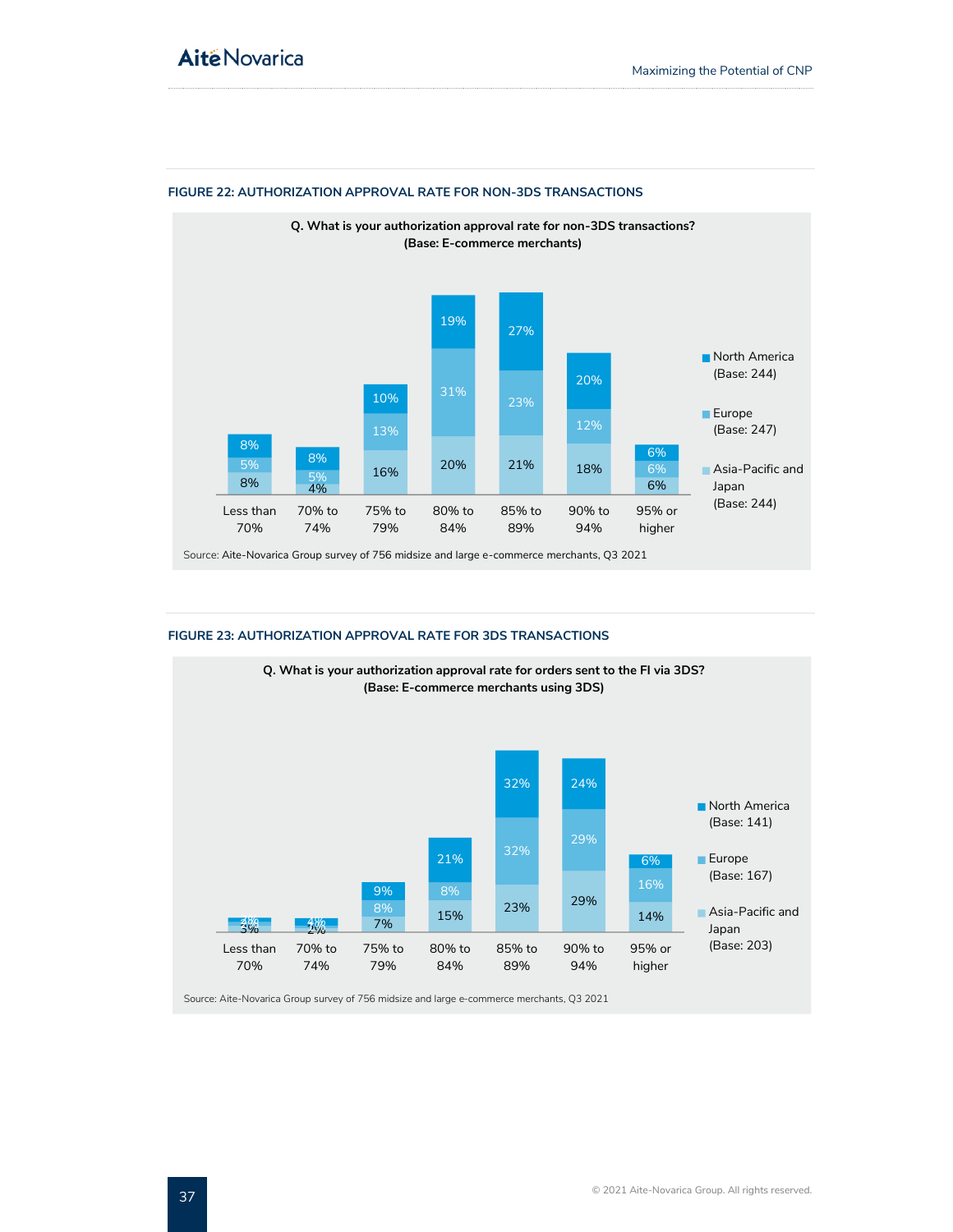## <span id="page-38-0"></span>**CONCLUSION**

The industrialization of fraud is here to stay. Fueled by data breaches and sophisticated automated tools readily available in the dark web, the CNP fraud landscape will only continue to escalate. 3DS is a key tool in the arsenal for issuers and merchants worldwide. Here are a few recommendations for issuers and merchants as they map their strategies relative to 3DS:

- **Holistic participation is key.** Like so many things in payments (e.g., the deployment of chips), 3DS works best on a level playing field with equal participation by merchants and issuers. Europe provides a great example of this: Merchant and issuer participation in 3DS is high, and as a result, overall CNP fraud rates are low; CNP authorization on 3DS transactions is significantly higher than on non-3DS transactions; and attrition rates in response to stepped-up prompts trends lower than nonregulated markets like the U.S. If merchants in nonregulated jurisdictions begin sending more volume, rather than cherry-picking the highest-risk transactions, the same benefits in terms of higher authorization rates are likely to accrue. And as consumers become trained to expect occasional friction, attrition rates will also decrease.
- **Upgrade the authenticators.** A fraud system is only as strong as its weakest link. SMS OTP, with its susceptibility to SIM swapping and social engineering, is increasingly that weak link, and authenticators such as mobile app push and biometrics provide better security as well as a positive user experience.
- **Merchant education about 3DS is lacking.** With many merchants indicating they don't have awareness of 3DS, and another significant cohort of merchants not aware of the requirement to sunset 3DS1 by October 2022, it is apparent that there is still an education gap.
- **Data is king.** To achieve the promise of 3DS2 to help reduce false declines, merchants need to make more use of the enhanced data sets and ensure the data that is sent has a good level of data hygiene.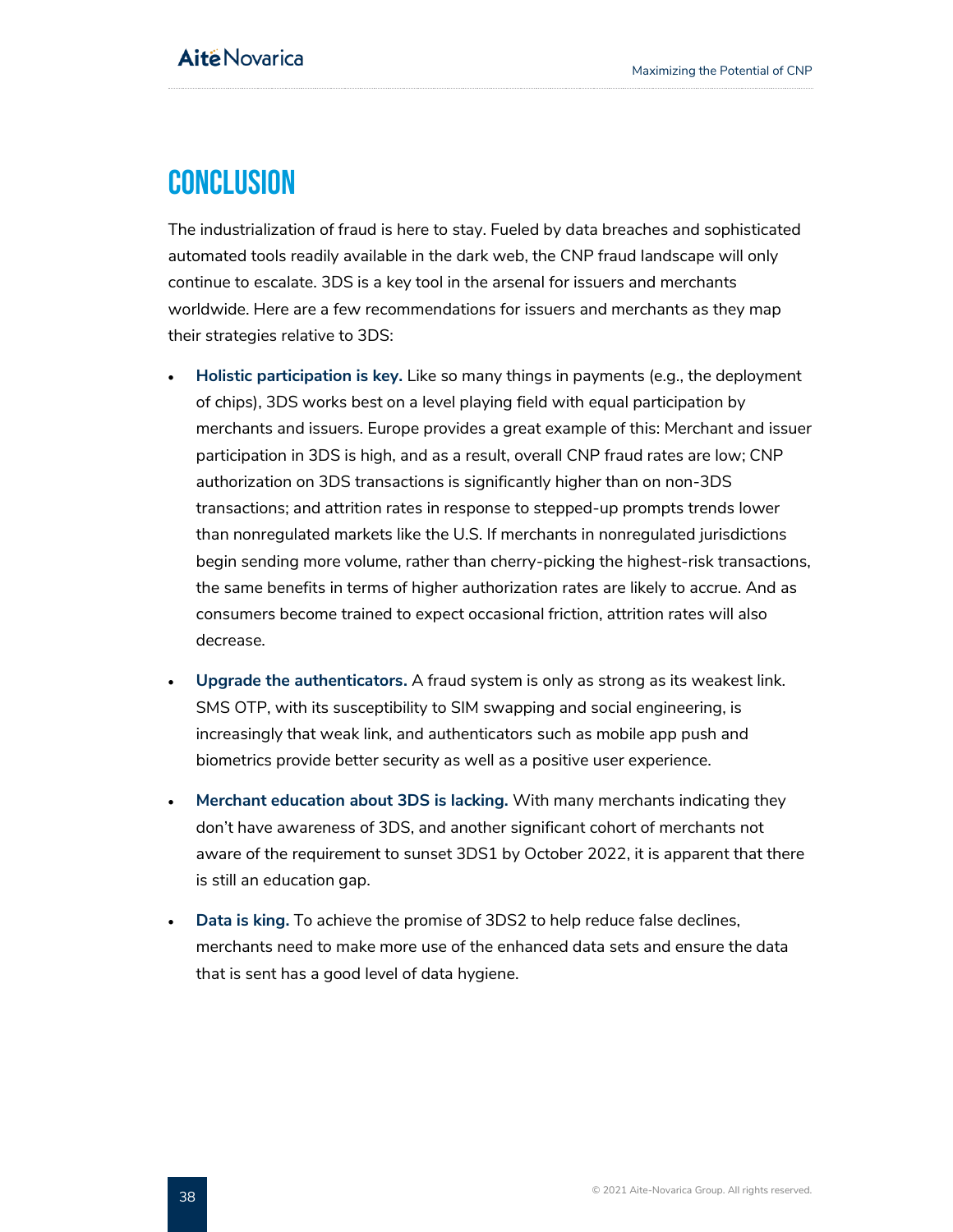## <span id="page-39-0"></span>Related Aite-Novarica Group Research

[Aite Matrix: Global Chargeback Guarantee Vendors,](http://aitegroup.com/) November 2020 [Improving the Dispute Experience: Transparency Is Power,](https://aite-novarica.com/report/improving-dispute-experience-transparency-power) May 2020 [3DS2 and Fraud Prevention: Decision Drivers in the European Marketplace,](https://aite-novarica.com/report/3ds2-and-fraud-prevention-decision-drivers-european-marketplace) May 2020 [Disputes Upheaval: The Merchant Perspective on Pre-Dispute Solutions,](https://aite-novarica.com/report/disputes-upheaval-merchant-perspective-pre-dispute-solutions) May 2020 [Strong Customer Authentication: Friend or Foe?,](https://aite-novarica.com/report/strong-customer-authentication-friend-or-foe) January 2020